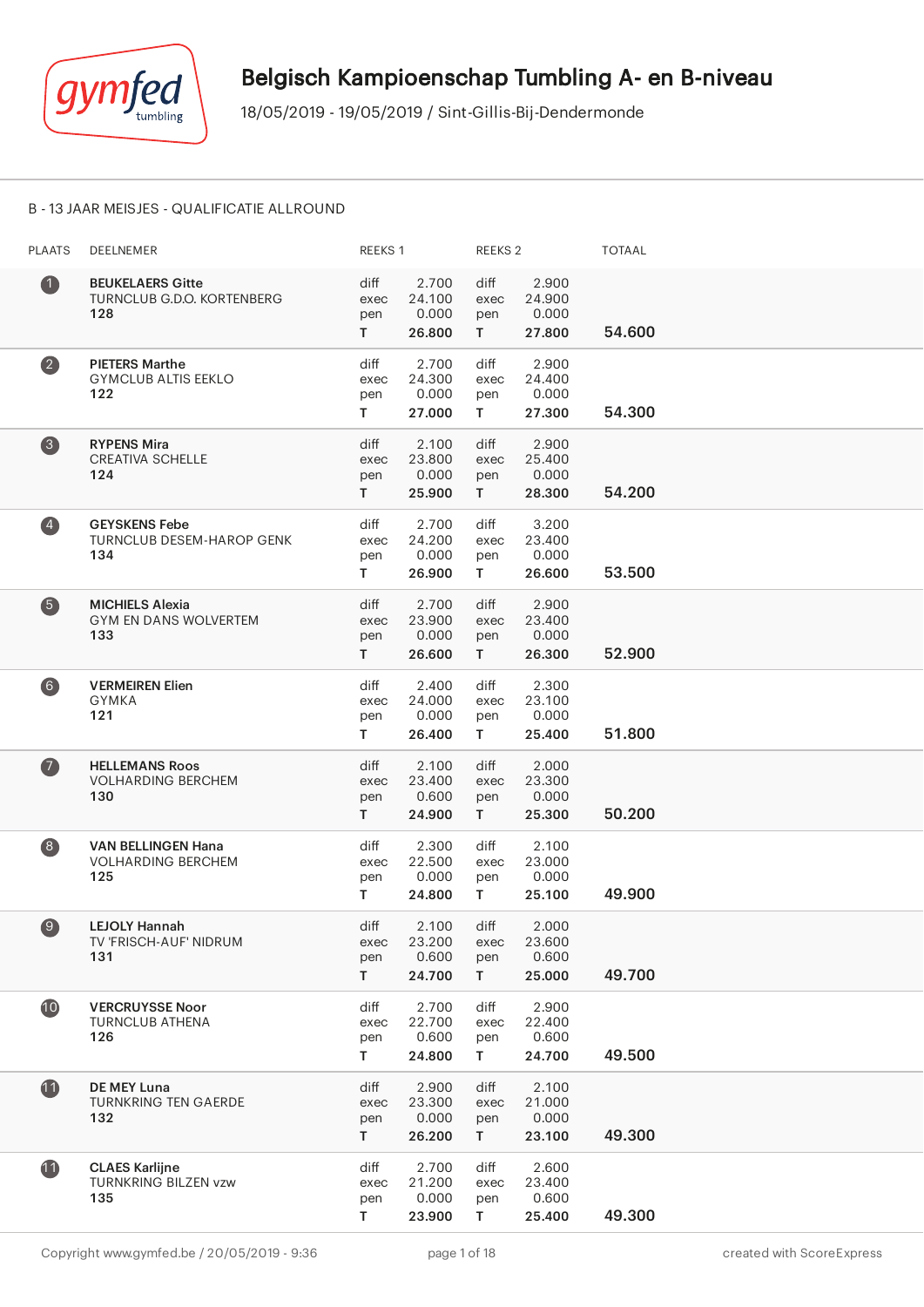

| <b>PLAATS</b>   | <b>DEELNEMER</b>                                           | REEKS 1             |                                    | REEKS 2                  |                                    | <b>TOTAAL</b> |
|-----------------|------------------------------------------------------------|---------------------|------------------------------------|--------------------------|------------------------------------|---------------|
| $\overline{13}$ | <b>BOSTOEN Jytte</b><br><b>GYMPIE MOORSLEDE</b><br>123     | diff<br>exec<br>pen | 1.400<br>20.200<br>0.000<br>21.600 | diff<br>exec<br>pen<br>т | 1.500<br>19.500<br>0.000<br>21.000 | 42.600        |
| (14)            | <b>ALLIET Camille</b><br>KON. IEPERSE TURNKRING vzw<br>136 | diff<br>exec<br>pen | 2.000<br>22.700<br>3.600<br>21.100 | diff<br>exec<br>pen<br>т | 0.900<br>15.300<br>0.000<br>16.200 | 37.300        |
| <b>15</b>       | <b>WILLEMS Nelle</b><br>TK FLINK EN VROOM GEEL<br>127      | diff<br>exec<br>pen | 0.000<br>0.000<br>0.000<br>0.000   | diff<br>exec<br>pen<br>т | 0.000<br>0.000<br>0.000<br>0.000   | 0.000         |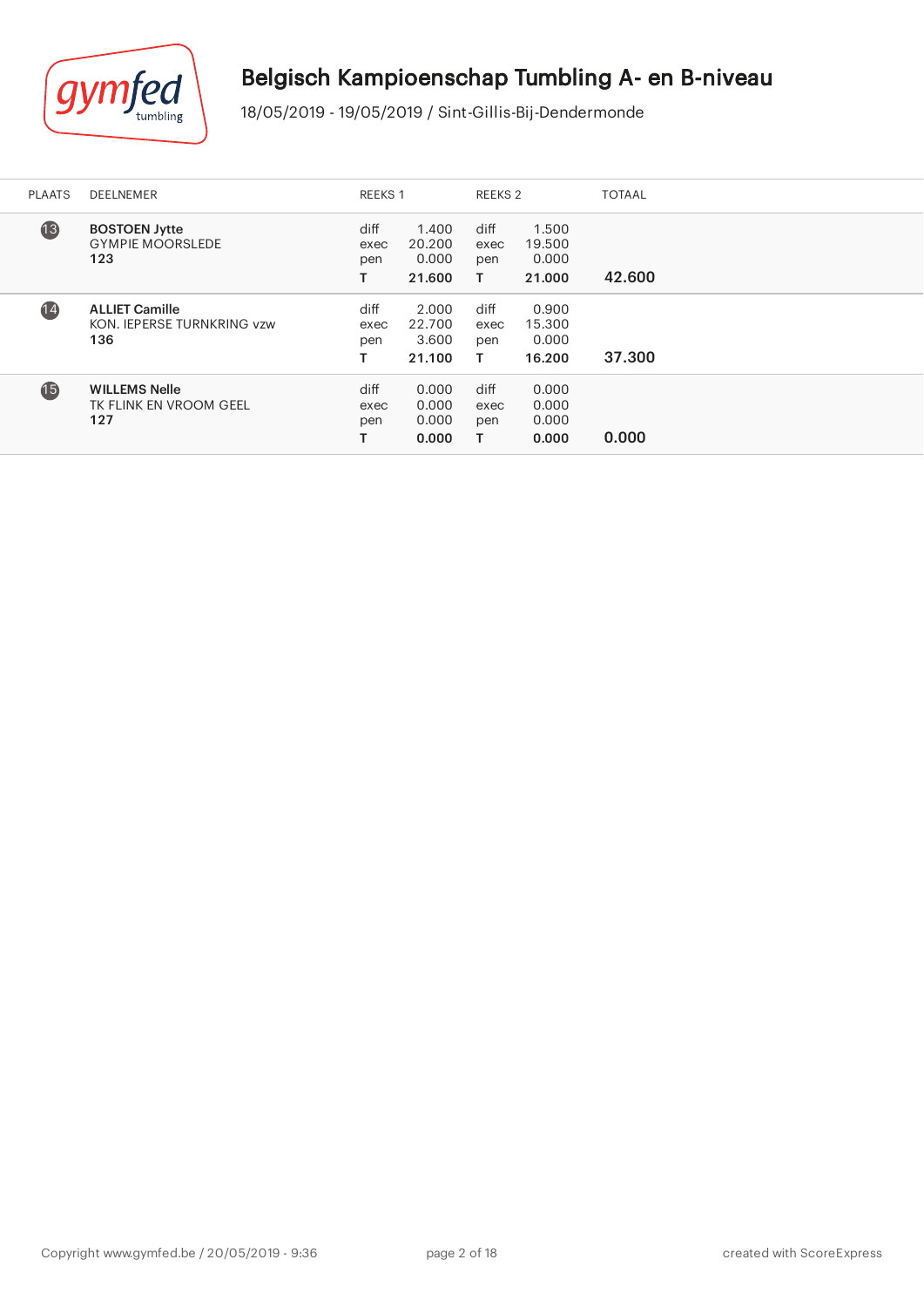

18/05/2019 - 19/05/2019 / Sint-Gillis-Bij-Dendermonde

### B - 14 JAAR MEISJES - QUALIFICATIE ALLROUND

| <b>PLAATS</b>           | DEELNEMER                                                      | REEKS 1                   |                                    | REEKS <sub>2</sub>        |                                    | <b>TOTAAL</b> |
|-------------------------|----------------------------------------------------------------|---------------------------|------------------------------------|---------------------------|------------------------------------|---------------|
| $\bf 0$                 | <b>VAN DEN BROECK Lisse</b><br><b>GYMFLEX vzw</b><br>137       | diff<br>exec<br>pen<br>T. | 2.700<br>26.800<br>0.000<br>29.500 | diff<br>exec<br>pen<br>T. | 3.200<br>27.500<br>0.000<br>30.700 | 60.200        |
| $\overline{\mathbf{2}}$ | <b>VAN HAM Emily</b><br>TK FLINK EN VROOM GEEL<br>162          | diff<br>exec<br>pen<br>T. | 2.700<br>26.100<br>0.000<br>28.800 | diff<br>exec<br>pen<br>T. | 3.200<br>26.500<br>0.600<br>29.100 | 57.900        |
| 8                       | <b>VIGNA Alyssa</b><br><b>TURNCLUB DESEM-HAROP GENK</b><br>150 | diff<br>exec<br>pen<br>T. | 2.700<br>26.100<br>0.000<br>28.800 | diff<br>exec<br>pen<br>T. | 3.200<br>25.800<br>0.000<br>29.000 | 57.800        |
| $\overline{\mathbf{A}}$ | <b>THIENPONT Robin</b><br>TK DEUGD EN MOED EKEREN vzw<br>143   | diff<br>exec<br>pen<br>T. | 2.700<br>25.300<br>0.000<br>28.000 | diff<br>exec<br>pen<br>T. | 3.200<br>25.500<br>0.000<br>28.700 | 56.700        |
| $\overline{\mathbf{A}}$ | <b>VALCKE Ymke</b><br><b>GYMCLUB ALTIS EEKLO</b><br>138        | diff<br>exec<br>pen<br>T. | 2.700<br>26.400<br>0.000<br>29.100 | diff<br>exec<br>pen<br>T. | 3.800<br>23.800<br>0.000<br>27.600 | 56.700        |
| 6)                      | <b>DELCOUR Tiany</b><br><b>TURNKRING TEN GAERDE</b><br>155     | diff<br>exec<br>pen<br>T. | 2.700<br>25.100<br>0.000<br>27.800 | diff<br>exec<br>pen<br>T. | 3.200<br>25.500<br>0.000<br>28.700 | 56.500        |
| $\bullet$               | <b>SOENS Winter</b><br><b>GYMCLUB ALTIS EEKLO</b><br>140       | diff<br>exec<br>pen<br>T  | 2.700<br>25.500<br>0.000<br>28.200 | diff<br>exec<br>pen<br>T. | 3.200<br>25.100<br>0.000<br>28.300 | 56.500        |
| $\bullet$               | <b>BAECKE MARIEKE</b><br><b>GYM WESTERLO</b><br>139            | diff<br>exec<br>pen<br>T. | 2.700<br>25.700<br>0.000<br>28.400 | diff<br>exec<br>pen<br>T. | 3.200<br>24.800<br>0.000<br>28.000 | 56.400        |
| $\bigcirc$              | <b>BASTAENS Yana</b><br><b>GYMFLEX vzw</b><br>152              | diff<br>exec<br>pen<br>T. | 2.600<br>25.400<br>0.000<br>28.000 | diff<br>exec<br>pen<br>T. | 2.700<br>25.600<br>0.000<br>28.300 | 56.300        |
| 10                      | <b>VALVEKENS Michelle</b><br>TK OLYMPIA ZONHOVEN vzw<br>149    | diff<br>exec<br>pen<br>T. | 2.700<br>24.800<br>0.000<br>27.500 | diff<br>exec<br>pen<br>T. | 3.200<br>25.300<br>0.000<br>28.500 | 56.000        |
| 10                      | <b>QUIVY Arwen</b><br><b>WIK OOSTENDE</b><br>153               | diff<br>exec<br>pen<br>T. | 2.700<br>24.700<br>0.000<br>27.400 | diff<br>exec<br>pen<br>T. | 3.200<br>25.300<br>0.000<br>28.500 | 55.900        |
| $\overline{12}$         | <b>HAECK Febe</b><br><b>GYMCLUB ALTIS EEKLO</b><br>157         | diff<br>exec<br>pen<br>T. | 2.700<br>24.500<br>0.000<br>27.200 | diff<br>exec<br>pen<br>T. | 3.200<br>24.500<br>0.000<br>27.700 | 54.900        |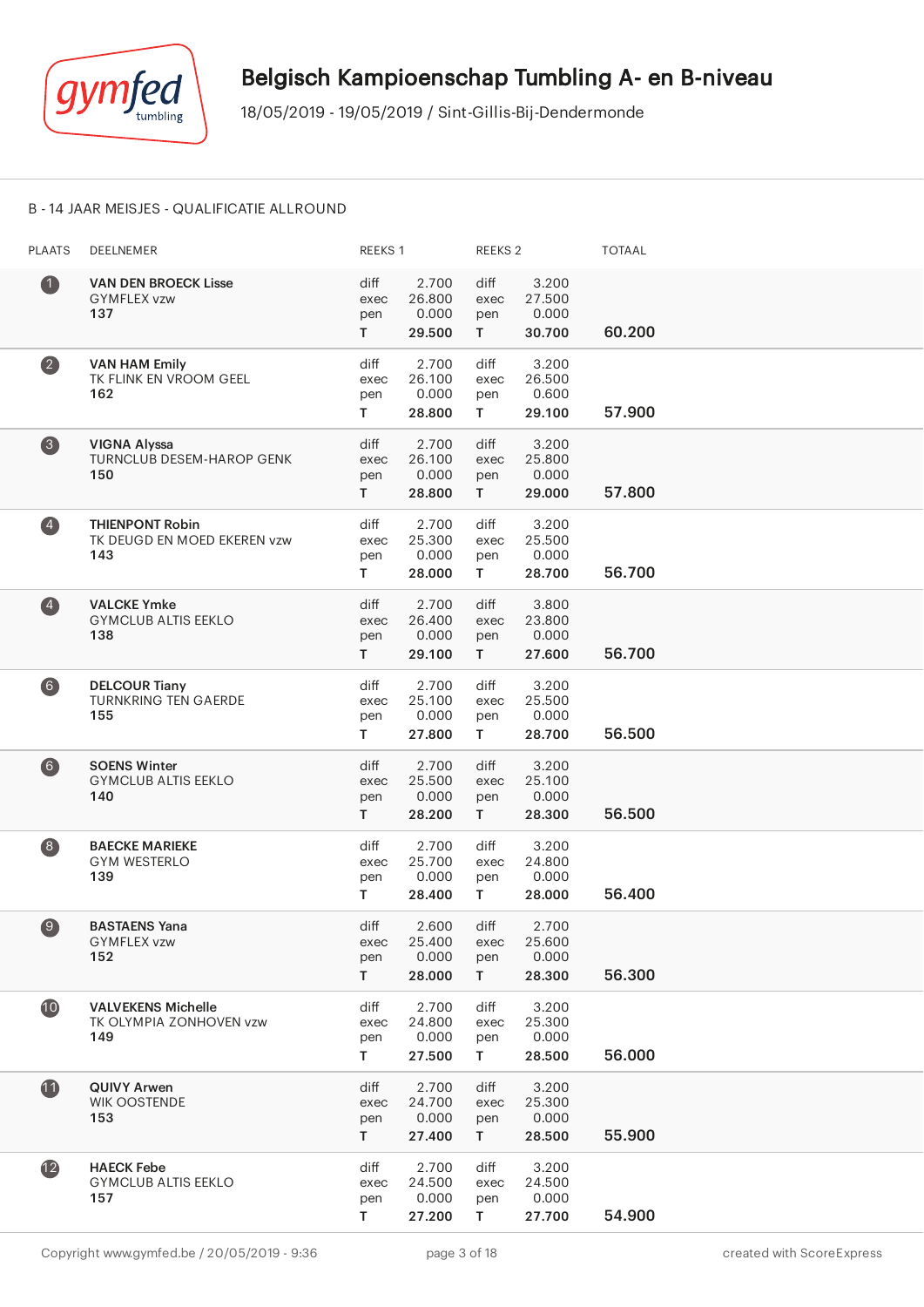

| <b>PLAATS</b>            | DEELNEMER                                                          | REEKS 1                   |                                         | REEKS <sub>2</sub>                  |                                    | <b>TOTAAL</b> |
|--------------------------|--------------------------------------------------------------------|---------------------------|-----------------------------------------|-------------------------------------|------------------------------------|---------------|
| $\overline{13}$          | <b>WEINHOLD Melissa</b><br><b>JONG &amp; MOEDIG GENK</b><br>160    | diff<br>exec<br>pen<br>T. | 2.700<br>24.500<br>0.000<br>27.200      | diff<br>exec<br>pen<br>T.           | 3.200<br>24.200<br>0.000<br>27.400 | 54.600        |
| $\overline{14}$          | <b>VAN AKELEYEN Jill</b><br>TK FLINK EN VROOM GEEL<br>141          | diff<br>exec<br>pen<br>T. | 2.700<br>24.300<br>0.000<br>27.000      | diff<br>exec<br>pen<br>T.           | 3.200<br>24.300<br>0.000<br>27.500 | 54.500        |
| <b>15</b>                | <b>VOS Lorin</b><br>TK DEUGD EN MOED EKEREN vzw<br>144             | diff<br>exec<br>pen<br>T. | 2.700<br>24.400<br>0.000<br>27.100      | diff<br>exec<br>pen<br>$\mathsf{T}$ | 2.600<br>24.300<br>0.000<br>26.900 | 54.000        |
| $\overline{\mathbf{15}}$ | <b>VAN OPPENS Milana</b><br>CREATIVA SCHELLE<br>158                | diff<br>exec<br>pen<br>T. | 2.400<br>24.700<br>0.000<br>27.100      | diff<br>exec<br>pen<br>T.           | 2.900<br>24.000<br>0.000<br>26.900 | 54.000        |
| $\mathbf{1}$             | <b>RAWOENS Anouk</b><br><b>WIK OOSTENDE</b><br>161                 | diff<br>exec<br>pen<br>T. | 2.700<br>23.800<br>0.000<br>26.500      | diff<br>exec<br>pen<br>T.           | 3.200<br>24.000<br>0.000<br>27.200 | 53.700        |
| $\overline{18}$          | <b>DE BACKER Nel</b><br>THE SKY IS THE LIMIT vzw<br>148            | diff<br>exec<br>pen<br>T. | 2.500<br>24.200<br>0.000<br>26.700      | diff<br>exec<br>pen<br>T            | 2.900<br>23.600<br>0.000<br>26.500 | 53.200        |
| 19                       | <b>VERMASSEN STEEL Leonie</b><br><b>GYMCLUB ALTIS EEKLO</b><br>142 | diff<br>exec<br>pen<br>T. | 2.100<br>23.200<br>0.000<br>25.300      | diff<br>exec<br>pen<br>T.           | 3.200<br>24.400<br>0.000<br>27.600 | 52.900        |
| (20)                     | <b>BEKE Joyce</b><br><b>TURNCLUB OLYMPIA MERELBEKE vzw</b><br>145  | diff<br>exec<br>pen<br>T. | 2.700<br>24.000<br>0.000<br>26.700      | diff<br>exec<br>pen<br>T.           | 2.600<br>23.300<br>0.000<br>25.900 | 52.600        |
| 4                        | <b>GYBELS Yanou</b><br>TK FLINK EN VROOM GEEL<br>146               | diff<br>exec<br>pen<br>T. | 2.700 diff<br>24.700<br>0.000<br>27.400 | exec<br>pen<br>T                    | 3.200<br>22.200<br>0.600<br>24.800 | 52.200        |
| (22)                     | <b>ROOSENS Zoé</b><br>Turn&Sportgemeinsch. 1910 Amel<br>159        | diff<br>exec<br>pen<br>T. | 2.700<br>23.400<br>0.600<br>25.500      | diff<br>exec<br>pen<br>T.           | 2.600<br>23.700<br>0.600<br>25.700 | 51.200        |
| 23                       | <b>NIESSEN Syna</b><br>TV 'FRISCH-AUF' NIDRUM<br>156               | diff<br>exec<br>pen<br>T. | 2.100<br>23.500<br>0.000<br>25.600      | diff<br>exec<br>pen<br>T.           | 2.000<br>23.100<br>0.600<br>24.500 | 50.100        |
| (24)                     | <b>ROMMES Noa</b><br>SRG LA CONCORDE WELKENRAEDT<br>147            | diff<br>exec<br>pen<br>T. | 2.400<br>23.100<br>0.600<br>24.900      | diff<br>exec<br>pen<br>T.           | 2.600<br>23.000<br>0.600<br>25.000 | 49.900        |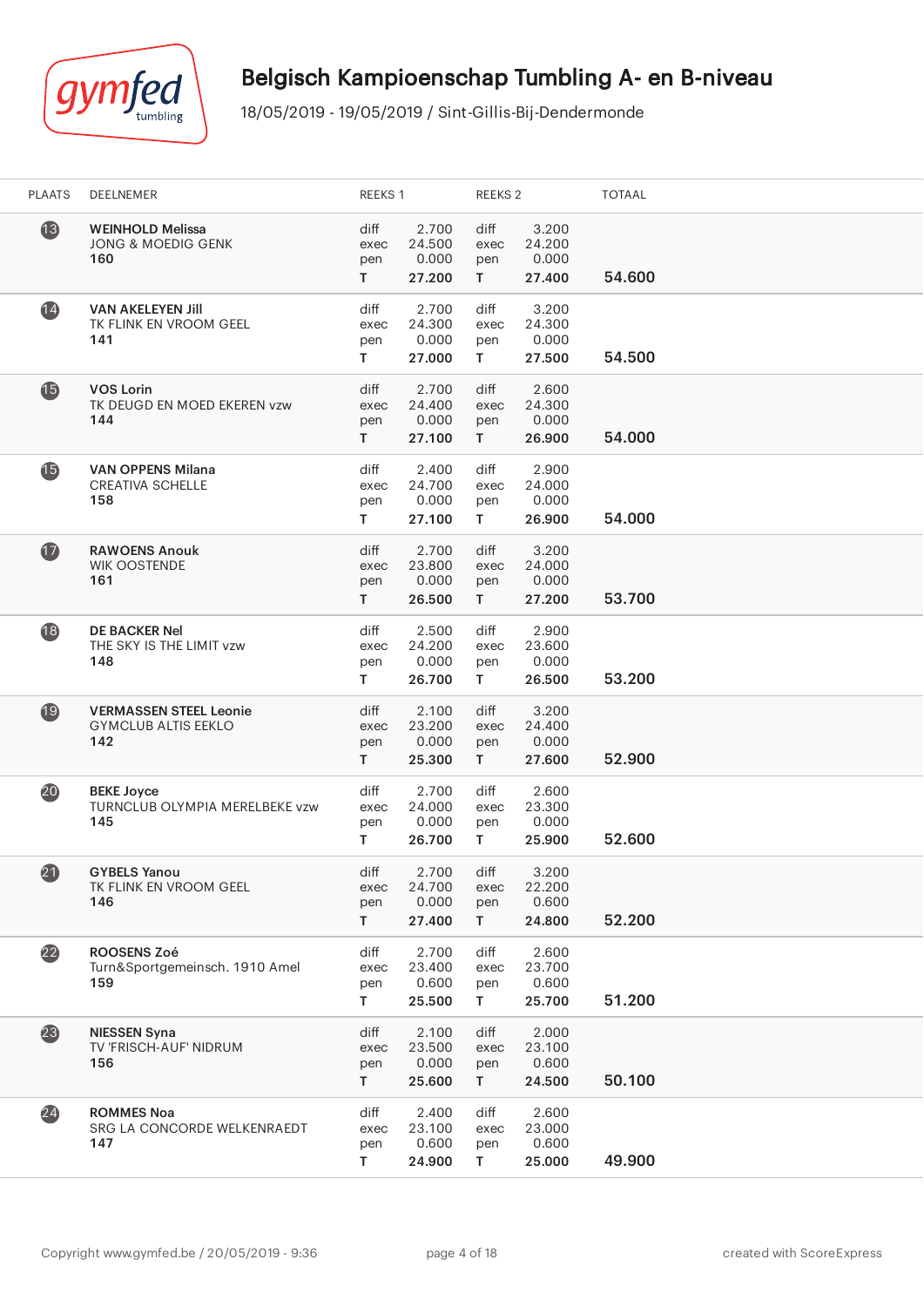

| <b>PLAATS</b> | <b>DEELNEMER</b>                                              | <b>REEKS1</b>            |                                    | REEKS 2                  |                                    | <b>TOTAAL</b> |
|---------------|---------------------------------------------------------------|--------------------------|------------------------------------|--------------------------|------------------------------------|---------------|
| 25            | <b>JANSEN Célia</b><br>TV 'FRISCH-AUF' NIDRUM<br>154          | diff<br>exec<br>pen<br>т | 2.600<br>21.900<br>0.600<br>23.900 | diff<br>exec<br>pen<br>т | 2.700<br>22,200<br>0.600<br>24.300 | 48.200        |
| 26            | <b>HILGERS Sarah</b><br>Turn&Sportgemeinsch. 1910 Amel<br>151 | diff<br>exec<br>pen<br>T | 2.100<br>21.900<br>0.600<br>23.400 | diff<br>exec<br>pen<br>Τ | 2.000<br>21.800<br>0.600<br>23.200 | 46.600        |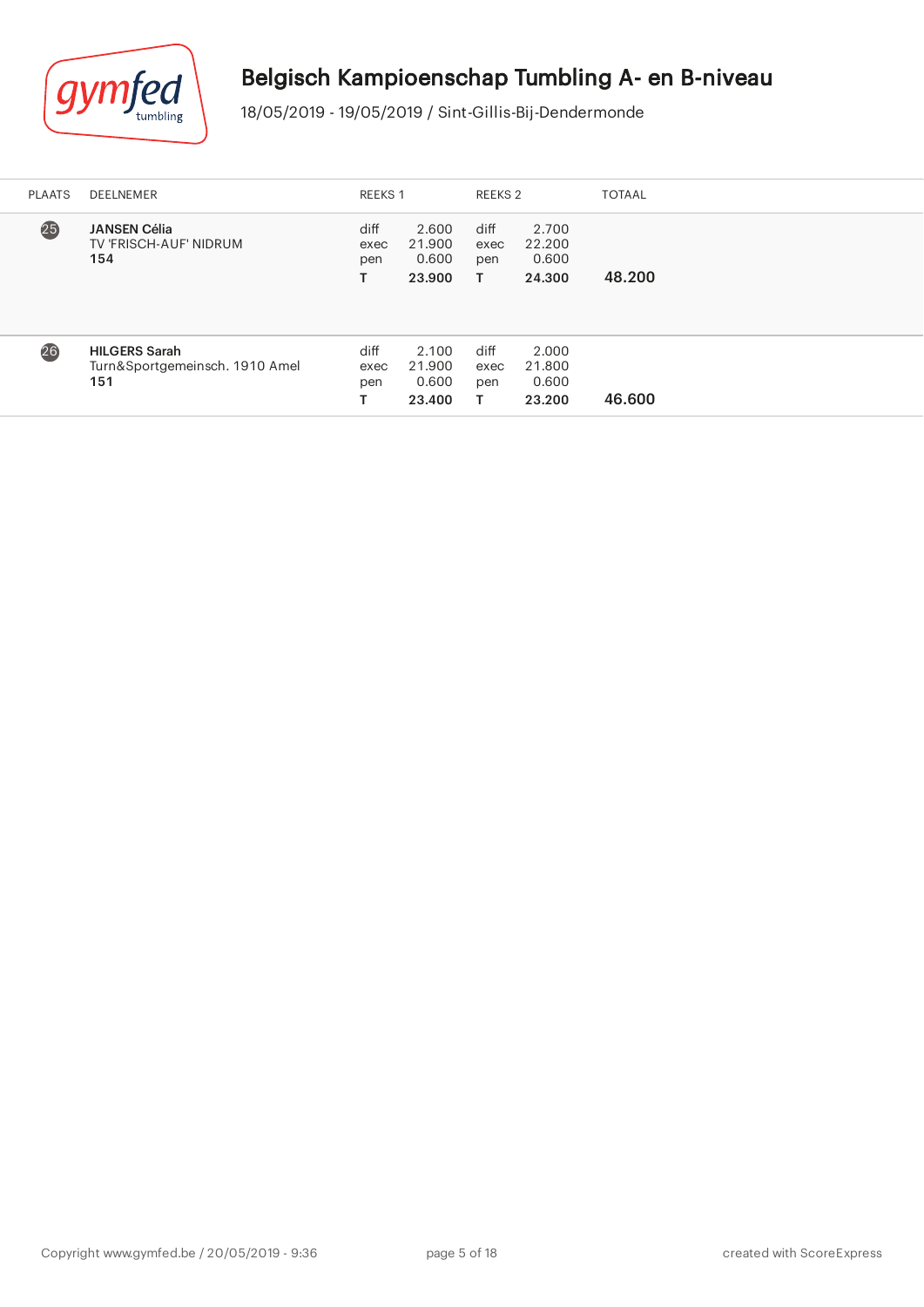

### B - 13-14 JAAR JONGENS - QUALIFICATIE ALLROUND

| <b>PLAATS</b>                                  | <b>DEELNEMER</b>                                                | REEKS 1                   |                                    | REEKS <sub>2</sub>        |                                    | <b>TOTAAL</b> |
|------------------------------------------------|-----------------------------------------------------------------|---------------------------|------------------------------------|---------------------------|------------------------------------|---------------|
| $\bullet$                                      | <b>VANUYTRECHT Jens</b><br><b>JONG &amp; MOEDIG GENK</b><br>168 | diff<br>exec<br>pen<br>T. | 2.700<br>26.400<br>0.000<br>29.100 | diff<br>exec<br>pen<br>T. | 3.200<br>26.200<br>0.000<br>29,400 | 58.500        |
| $\overline{\mathbf{2}}$                        | <b>WAERLOP ROBIN</b><br>TURNCLUB OLYMPIA MERELBEKE vzw<br>166   | diff<br>exec<br>pen<br>T. | 2.700<br>25.100<br>0.000<br>27.800 | diff<br>exec<br>pen<br>T. | 3.800<br>24.200<br>0.000<br>28.000 | 55.800        |
| 3                                              | <b>VAN DEUREN Mats</b><br><b>KLIMOP RT MERKSEM</b><br>163       | diff<br>exec<br>pen<br>T. | 2.900<br>24.500<br>0.000<br>27.400 | diff<br>exec<br>pen<br>T. | 2.900<br>23.300<br>0.000<br>26.200 | 53.600        |
| $\left( \begin{matrix} 4 \end{matrix} \right)$ | <b>HOFLACK Nathan</b><br>KON. IEPERSE TURNKRING vzw<br>165      | diff<br>exec<br>pen<br>T. | 2.400<br>24.300<br>0.000<br>26.700 | diff<br>exec<br>pen<br>T. | 2.900<br>23.300<br>0.300<br>25,900 | 52.600        |
| 6                                              | <b>KEUSTERMANS Max</b><br><b>KLIMOP RT MERKSEM</b><br>167       | diff<br>exec<br>pen<br>T. | 2.700<br>24.600<br>0.000<br>27.300 | diff<br>exec<br>pen<br>T  | 2.900<br>21.100<br>0.000<br>24.000 | 51.300        |
| 6)                                             | <b>CALLES Dany</b><br>Turn&Sportgemeinsch. 1910 Amel<br>164     | diff<br>exec<br>pen<br>T. | 2.100<br>22.500<br>0.600<br>24.000 | diff<br>exec<br>pen<br>T. | 3.200<br>22.600<br>0.600<br>25.200 | 49.200        |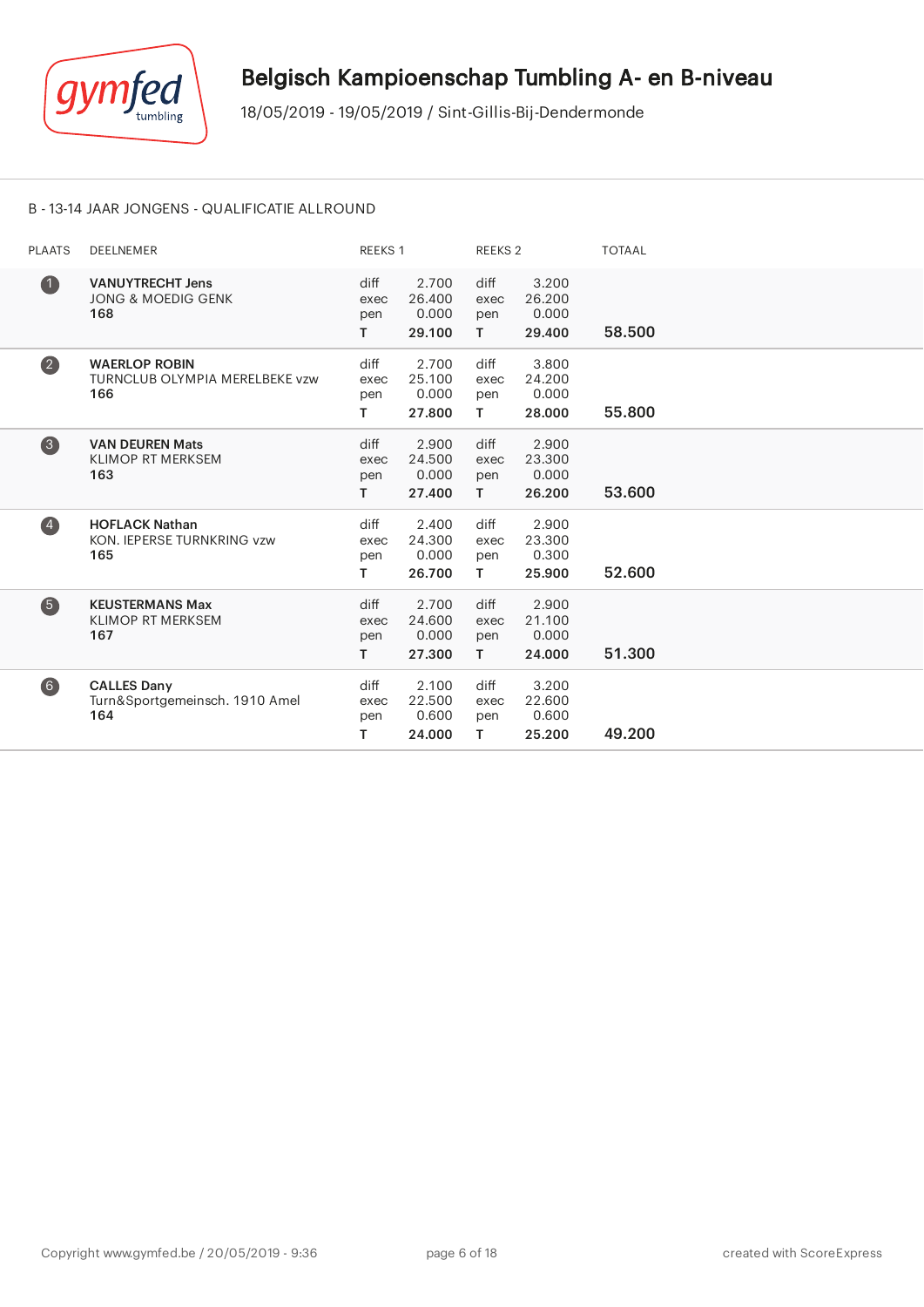

18/05/2019 - 19/05/2019 / Sint-Gillis-Bij-Dendermonde

### B - 15 JAAR MEISJES - QUALIFICATIE ALLROUND

| <b>PLAATS</b>           | DEELNEMER                                                             | REEKS 1                   |                                    | REEKS <sub>2</sub>        |                                    | <b>TOTAAL</b> |
|-------------------------|-----------------------------------------------------------------------|---------------------------|------------------------------------|---------------------------|------------------------------------|---------------|
| $\bf 0$                 | <b>DE BACKER Kaat</b><br>THE SKY IS THE LIMIT vzw<br>177              | diff<br>exec<br>pen<br>T. | 3.200<br>25.800<br>0.000<br>29.000 | diff<br>exec<br>pen<br>T. | 4.300<br>25.600<br>0.000<br>29.900 | 58.900        |
| $\overline{\mathbf{2}}$ | <b>VAN LANGENDONCK Nore</b><br><b>CREATIVA SCHELLE</b><br>171         | diff<br>exec<br>pen<br>T. | 3.300<br>25.500<br>0.000<br>28.800 | diff<br>exec<br>pen<br>T. | 4.400<br>25.600<br>0.000<br>30.000 | 58.800        |
| 8                       | <b>DE BAETS Caitlin</b><br><b>GYMCLUB ALTIS EEKLO</b><br>172          | diff<br>exec<br>pen<br>T. | 3.000<br>25.300<br>0.000<br>28.300 | diff<br>exec<br>pen<br>T. | 3.900<br>24.300<br>0.000<br>28.200 | 56.500        |
| $\bullet$               | <b>BELMANS Tiani</b><br><b>GYMFLEX vzw</b><br>179                     | diff<br>exec<br>pen<br>T. | 3.300<br>24.900<br>0.000<br>28.200 | diff<br>exec<br>pen<br>T. | 4.200<br>24.100<br>0.000<br>28.300 | 56.500        |
| 6                       | <b>SCHEURWEGEN Xandrine</b><br><b>TURNCLUB ATHENA</b><br>175          | diff<br>exec<br>pen<br>T. | 3.300<br>24.600<br>0.300<br>27.600 | diff<br>exec<br>pen<br>T. | 4.200<br>24.500<br>0.000<br>28.700 | 56.300        |
| 6)                      | <b>BOUALEM Mart</b><br><b>GYM WESTERLO</b><br>174                     | diff<br>exec<br>pen<br>T. | 3.300<br>24.900<br>0.000<br>28.200 | diff<br>exec<br>pen<br>T. | 3.500<br>24.300<br>0.000<br>27.800 | 56.000        |
| $\bullet$               | <b>BREPOELS Lotte</b><br><b>TURNKRING BILZEN vzw</b><br>169           | diff<br>exec<br>pen<br>T. | 3.000<br>24.800<br>0.000<br>27.800 | diff<br>exec<br>pen<br>T. | 3.500<br>24.500<br>0.000<br>28.000 | 55.800        |
| $\bullet$               | <b>COLLA Sam</b><br>TURNKRING BILZEN vzw<br>176                       | diff<br>exec<br>pen<br>T. | 3.000<br>24.500<br>0.000<br>27.500 | diff<br>exec<br>pen<br>T. | 3.500<br>24.800<br>0.000<br>28.300 | 55.800        |
| $\bullet$               | <b>SCHRAUWEN HANNE</b><br>CRESCENDO TURNSPORT KALMTHOUT<br>VZW<br>602 | diff<br>exec<br>pen<br>T. | 3.300<br>24.300<br>0.000<br>27.600 | diff<br>exec<br>pen<br>T. | 3.200<br>25.000<br>0.000<br>28.200 | 55.800        |
| 10                      | <b>ORNELIS JULIE</b><br>TURNCLUB OLYMPIA MERELBEKE vzw<br>170         | diff<br>exec<br>pen<br>T. | 3.300<br>24.300<br>0.000<br>27.600 | diff<br>exec<br>pen<br>T. | 3.900<br>23.800<br>0.000<br>27.700 | 55.300        |
| $\bf \bm 1$             | <b>VANHESTE Alicia</b><br><b>SPORTAC DEINZE vzw</b><br>184            | diff<br>exec<br>pen<br>T. | 3.000<br>24.400<br>0.000<br>27.400 | diff<br>exec<br>pen<br>T. | 3.500<br>24.700<br>0.600<br>27.600 | 55.000        |
| $\mathbf{12}$           | <b>FRANCKEN Tess</b><br><b>GYMPULS ESSEN</b><br>181                   | diff<br>exec<br>pen<br>T. | 2.700<br>25.000<br>0.600<br>27.100 | diff<br>exec<br>pen<br>T. | 3.200<br>24.300<br>0.000<br>27.500 | 54.600        |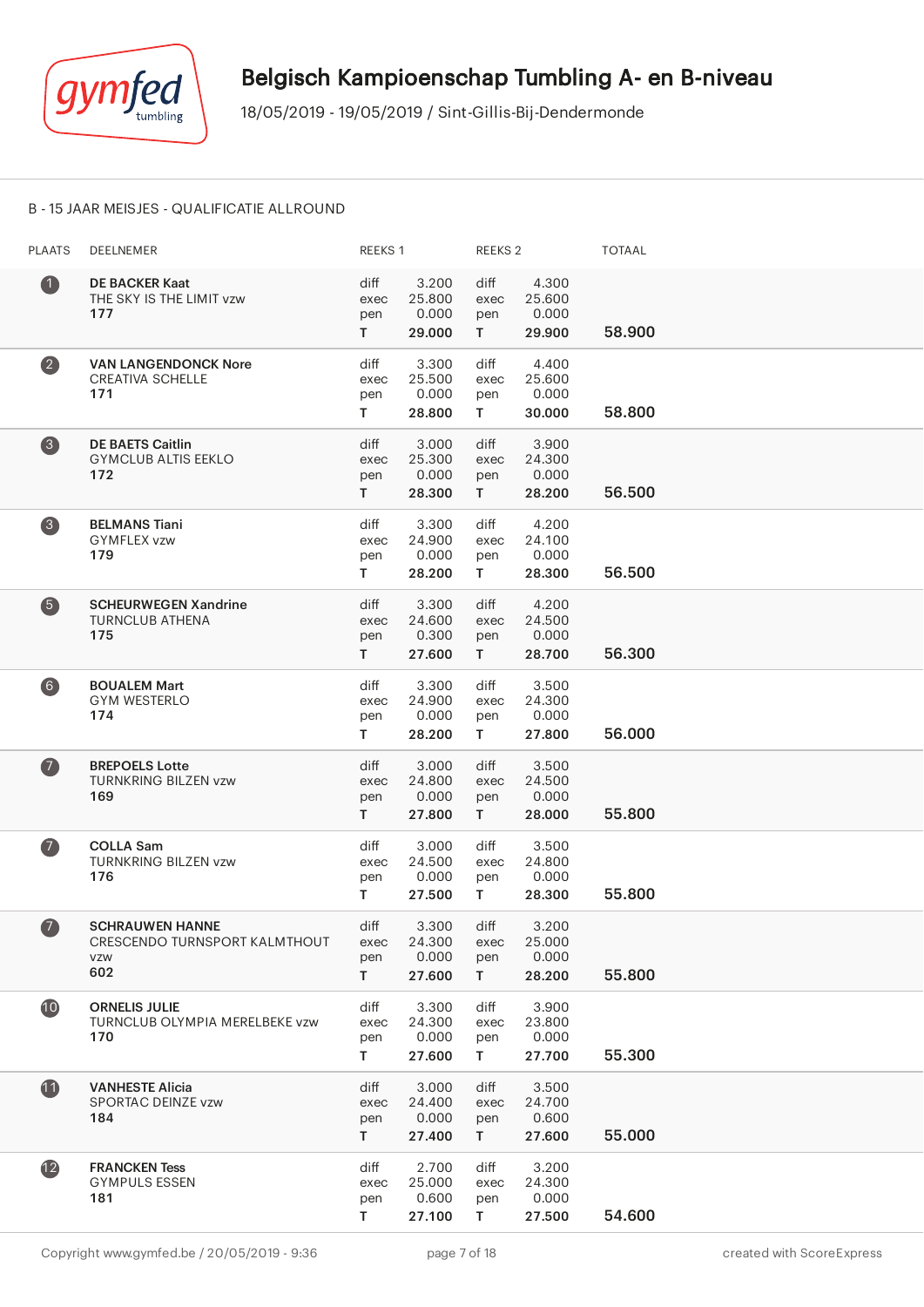

ł

## Belgisch Kampioenschap Tumbling A- en B-niveau

| <b>PLAATS</b>   | DEELNEMER                                                                     | REEKS 1                  |                                    | REEKS 2                   |                                    | <b>TOTAAL</b> |
|-----------------|-------------------------------------------------------------------------------|--------------------------|------------------------------------|---------------------------|------------------------------------|---------------|
| 13              | <b>GOEMAERE Milan</b><br><b>WIK OOSTENDE</b><br>183                           | diff<br>exec<br>pen<br>т | 3.300<br>23.400<br>0.000<br>26.700 | diff<br>exec<br>pen<br>T. | 3.800<br>23.600<br>0.000<br>27.400 | 54.100        |
| $\overline{14}$ | <b>VERHOEYEN Nell</b><br><b>GYMCLUB KLIM OP</b><br>173                        | diff<br>exec<br>pen      | 2.600<br>23.400<br>0.600<br>25.400 | diff<br>exec<br>pen<br>т  | 3.500<br>24.500<br>0.000<br>28.000 | 53.400        |
| <b>15</b>       | <b>HEESTERMANS ELIN</b><br>CRESCENDO TURNSPORT KALMTHOUT<br><b>VZW</b><br>180 | diff<br>exec<br>pen<br>т | 3.200<br>23.000<br>0.000<br>26.200 | diff<br>exec<br>pen<br>т  | 3.800<br>23.300<br>0.000<br>27.100 | 53.300        |
| (16)            | <b>DUBOIS Zoé</b><br>SRG LA CONCORDE WELKENRAEDT<br>182                       | diff<br>exec<br>pen      | 2.400<br>23.600<br>0.600<br>25.400 | diff<br>exec<br>pen<br>T. | 2.700<br>23.200<br>0.600<br>25.300 | 50.700        |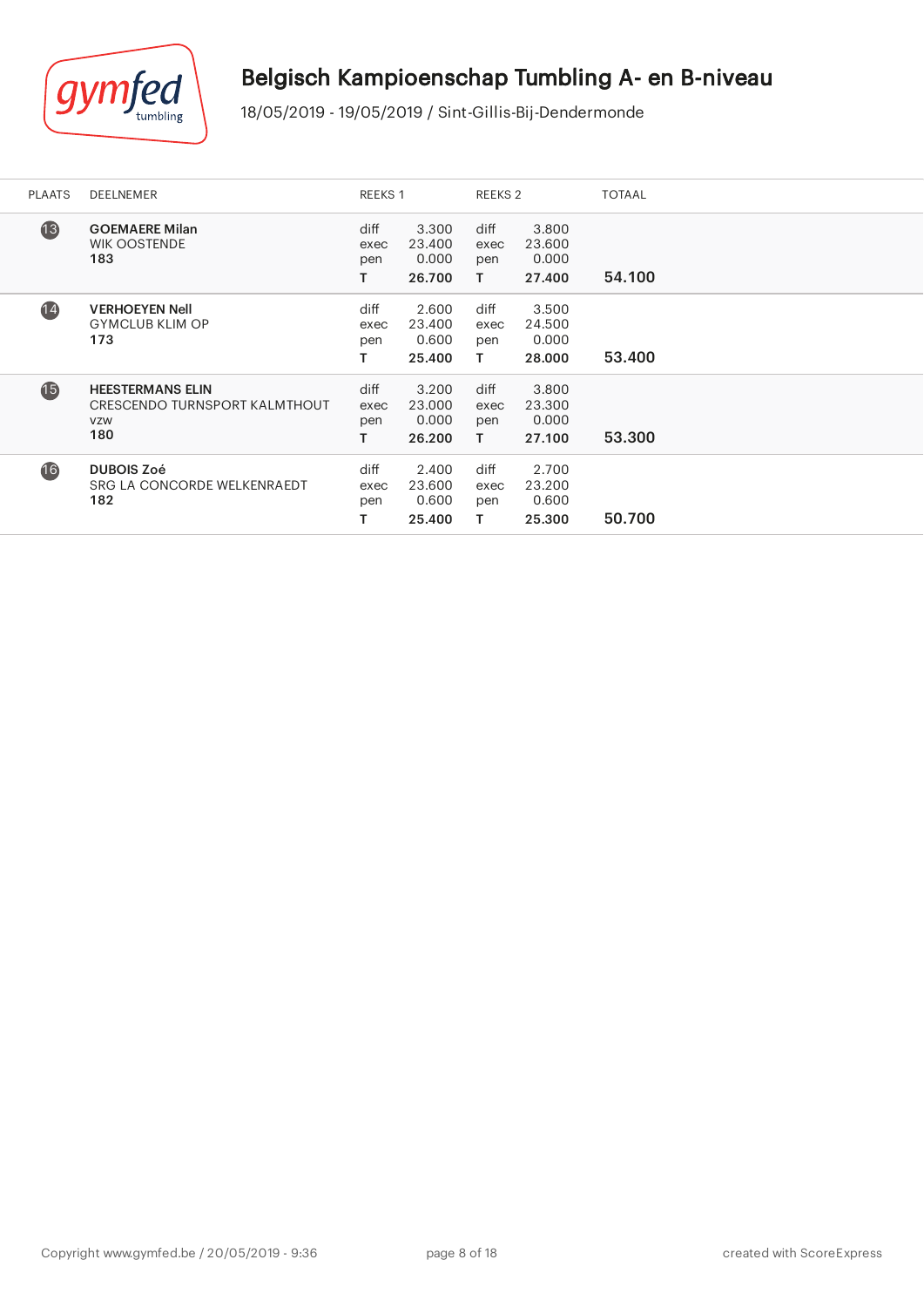

### B - 16 JAAR MEISJES - QUALIFICATIE ALLROUND

| <b>PLAATS</b>           | DEELNEMER                                                            | REEKS 1                   |                                    | REEKS <sub>2</sub>        |                                    | <b>TOTAAL</b> |
|-------------------------|----------------------------------------------------------------------|---------------------------|------------------------------------|---------------------------|------------------------------------|---------------|
| $\bf 0$                 | <b>VAN EYNDE Ella</b><br><b>GYMFLEX vzw</b><br>195                   | diff<br>exec<br>pen<br>T. | 3.300<br>25.900<br>0.000<br>29.200 | diff<br>exec<br>pen<br>T. | 4.600<br>26.700<br>0.000<br>31.300 | 60.500        |
| $\overline{\mathbf{2}}$ | <b>REMEYSEN Kaat</b><br><b>CREATIVA SCHELLE</b><br>187               | diff<br>exec<br>pen<br>T. | 3.300<br>26.000<br>0.000<br>29.300 | diff<br>exec<br>pen<br>T. | 3.800<br>27.000<br>0.000<br>30.800 | 60.100        |
| 8                       | <b>GERLINGS Nadia</b><br><b>TURNKRING BILZEN vzw</b><br>193          | diff<br>exec<br>pen<br>T. | 3.500<br>25.300<br>0.000<br>28.800 | diff<br>exec<br>pen<br>T. | 3.800<br>24.800<br>0.000<br>28.600 | 57.400        |
| 3                       | <b>BAENS Maren</b><br>K.K.B.T. BREE<br>607                           | diff<br>exec<br>pen<br>T. | 3.200<br>25.800<br>0.000<br>29.000 | diff<br>exec<br>pen<br>T. | 3.300<br>25.100<br>0.000<br>28.400 | 57.400        |
| 6                       | <b>DE MEERLEER Fien</b><br>TC OLYMPIA OOSTERZELE vzw<br>192          | diff<br>exec<br>pen<br>T. | 3.300<br>25.800<br>0.000<br>29.100 | diff<br>exec<br>pen<br>T. | 3.800<br>24.800<br>0.600<br>28.000 | 57.100        |
| 6                       | <b>GOUWY Loes</b><br>TK OLYMPIA ZONHOVEN vzw<br>194                  | diff<br>exec<br>pen<br>T. | 3.000<br>25.100<br>0.000<br>28.100 | diff<br>exec<br>pen<br>T. | 3.500<br>25.500<br>0.000<br>29.000 | 57.100        |
| 6                       | <b>BLANCKAERT Sofie</b><br>TK OLYMPIA ZONHOVEN vzw<br>188            | diff<br>exec<br>pen<br>T. | 3.000<br>25.700<br>0.000<br>28.700 | diff<br>exec<br>pen<br>T. | 3.500<br>24.900<br>0.000<br>28.400 | 57.100        |
| $\bullet$               | <b>BAILLEUL Emilie</b><br><b>CREATIVA SCHELLE</b><br>199             | diff<br>exec<br>pen<br>T. | 3.300<br>24.900<br>0.000<br>28.200 | diff<br>exec<br>pen<br>T. | 3.800<br>24.900<br>0.000<br>28.700 | 56.900        |
| $\bigcirc$              | <b>LEENKNECHT Qiana</b><br>GYMCLUB FLINK & FRIS vzw ROESELARE<br>200 | diff<br>exec<br>pen<br>T. | 3.000<br>24.500<br>0.000<br>27.500 | diff<br>exec<br>pen<br>T. | 4.300<br>24.900<br>0.000<br>29.200 | 56.700        |
| 10                      | <b>LAMS Luna</b><br><b>SILOK DEURNE</b><br>197                       | diff<br>exec<br>pen<br>T. | 3.000<br>24.700<br>0.600<br>27.100 | diff<br>exec<br>pen<br>T. | 4.300<br>25.100<br>0.300<br>29.100 | 56.200        |
| $\bf \bm \Phi$          | <b>LOOPMANS Kaena</b><br><b>GYMKA</b><br>191                         | diff<br>exec<br>pen<br>T. | 3.300<br>25.000<br>0.600<br>27.700 | diff<br>exec<br>pen<br>T. | 4.100<br>24.600<br>0.300<br>28.400 | 56.100        |
| $\mathbf{12}$           | <b>GOOSSENS Hayley</b><br><b>KWTV WILLEBROEK</b><br>189              | diff<br>exec<br>pen<br>T. | 3.000<br>24.200<br>0.000<br>27.200 | diff<br>exec<br>pen<br>T  | 3.200<br>24.400<br>0.000<br>27.600 | 54.800        |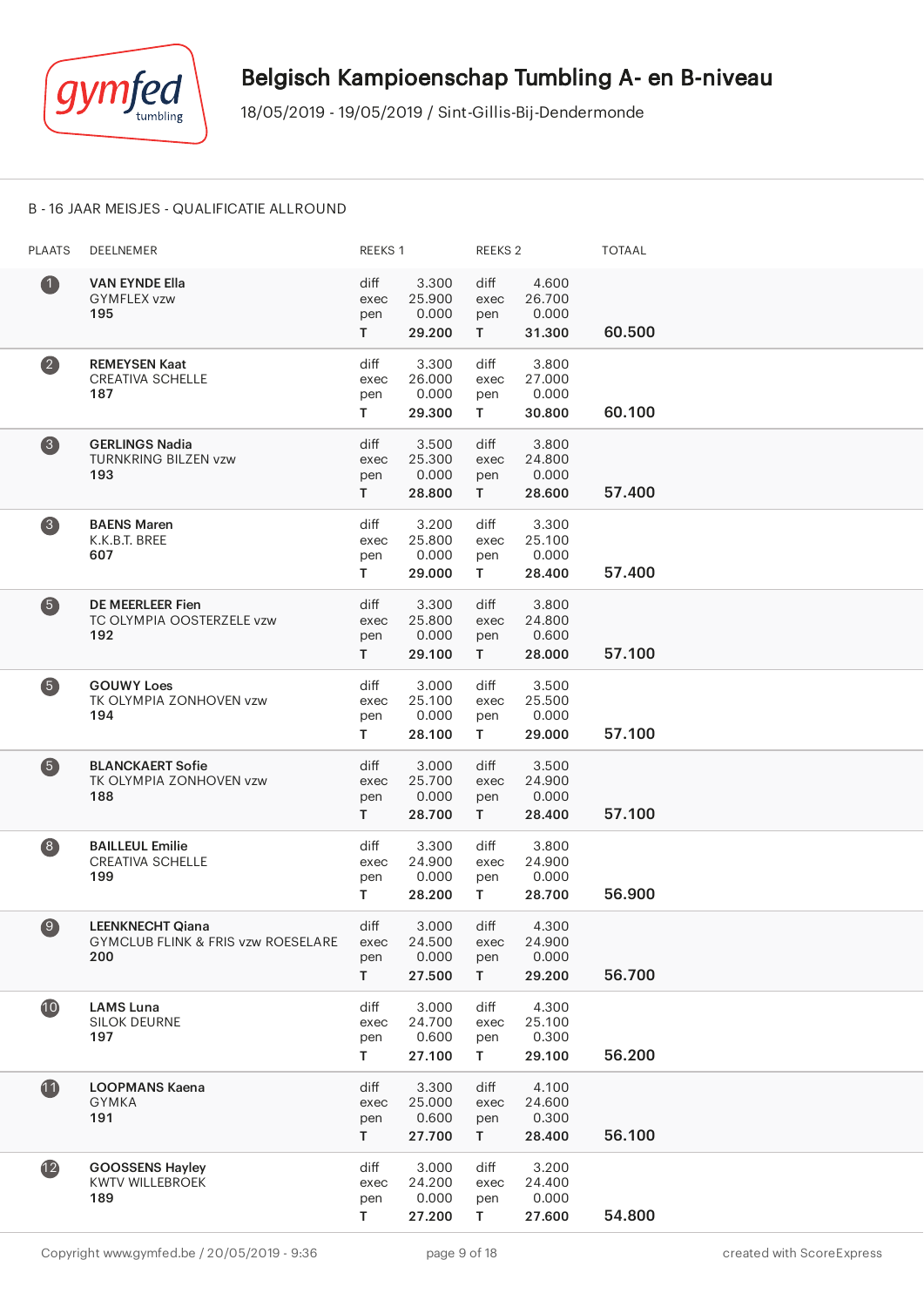

18/05/2019 - 19/05/2019 / Sint-Gillis-Bij-Dendermonde

| <b>PLAATS</b> | DEELNEMER                                                  | <b>REEKS1</b>       |                                    | <b>REEKS 2</b>      |                                    | TOTAAL |
|---------------|------------------------------------------------------------|---------------------|------------------------------------|---------------------|------------------------------------|--------|
| 13            | <b>SPOOREN Lieze</b><br>TK DEUGD EN MOED EKEREN vzw<br>185 | diff<br>exec<br>pen | 3.300<br>25.800<br>0.000<br>29.100 | diff<br>exec<br>pen | 2.900<br>25,000<br>3.000<br>24.900 | 54.000 |

#### B - 16 JAAR MEISJES - QUALIFICATIE ALLROUND OPEN

| <b>PLAATS</b>    | DEELNEMER                                                   | REEKS 1                   |                                    | REEKS <sub>2</sub>        |                                    | <b>TOTAAL</b> |
|------------------|-------------------------------------------------------------|---------------------------|------------------------------------|---------------------------|------------------------------------|---------------|
| $\bullet$        | <b>VAN EYNDE Ella</b><br><b>GYMFLEX vzw</b><br>195          | diff<br>exec<br>pen<br>T  | 3.300<br>25.900<br>0.000<br>29.200 | diff<br>exec<br>pen<br>T. | 4.600<br>26.700<br>0.000<br>31.300 | 60.500        |
| $\boldsymbol{2}$ | <b>REMEYSEN Kaat</b><br><b>CREATIVA SCHELLE</b><br>187      | diff<br>exec<br>pen<br>T. | 3.300<br>26.000<br>0.000<br>29.300 | diff<br>exec<br>pen<br>T. | 3.800<br>27.000<br>0.000<br>30.800 | 60.100        |
| 3                | VAN DEN BERG Joëlla<br><b>GYMPULS ESSEN</b><br>196          | diff<br>exec<br>pen<br>T. | 3.300<br>25.900<br>0.000<br>29.200 | diff<br>exec<br>pen<br>T. | 4.900<br>25.000<br>0.000<br>29.900 | 59.100        |
| $\overline{4}$   | <b>KIELMAN Florijn</b><br><b>GYMPULS ESSEN</b><br>190       | diff<br>exec<br>pen<br>T. | 3.300<br>25.900<br>0.000<br>29.200 | diff<br>exec<br>pen<br>T. | 3.500<br>25.800<br>0.000<br>29.300 | 58.500        |
| 6                | <b>GERLINGS Nadia</b><br><b>TURNKRING BILZEN vzw</b><br>193 | diff<br>exec<br>pen<br>T. | 3.500<br>25.300<br>0.000<br>28.800 | diff<br>exec<br>pen<br>T. | 3.800<br>24.800<br>0.000<br>28.600 | 57.400        |
| 6                | <b>BAENS Maren</b><br>K.K.B.T. BREE<br>607                  | diff<br>exec<br>pen<br>T. | 3.200<br>25.800<br>0.000<br>29.000 | diff<br>exec<br>pen<br>T. | 3.300<br>25.100<br>0.000<br>28.400 | 57.400        |
| $\bullet$        | <b>DE MEERLEER Fien</b><br>TC OLYMPIA OOSTERZELE vzw<br>192 | diff<br>exec<br>pen<br>T. | 3.300<br>25.800<br>0.000<br>29.100 | diff<br>exec<br>pen<br>T. | 3.800<br>24.800<br>0.600<br>28.000 | 57.100        |
| $\bullet$        | <b>GOUWY Loes</b><br>TK OLYMPIA ZONHOVEN vzw<br>194         | diff<br>exec<br>pen<br>T. | 3.000<br>25.100<br>0.000<br>28.100 | diff<br>exec<br>pen<br>T. | 3.500<br>25.500<br>0.000<br>29.000 | 57.100        |
| $\bullet$        | <b>BLANCKAERT Sofie</b><br>TK OLYMPIA ZONHOVEN vzw<br>188   | diff<br>exec<br>pen<br>T. | 3.000<br>25.700<br>0.000<br>28.700 | diff<br>exec<br>pen<br>T. | 3.500<br>24.900<br>0.000<br>28.400 | 57.100        |
| 10               | <b>BAILLEUL Emilie</b><br>CREATIVA SCHELLE<br>199           | diff<br>exec<br>pen<br>T. | 3.300<br>24.900<br>0.000<br>28.200 | diff<br>exec<br>pen<br>T. | 3.800<br>24.900<br>0.000<br>28.700 | 56.900        |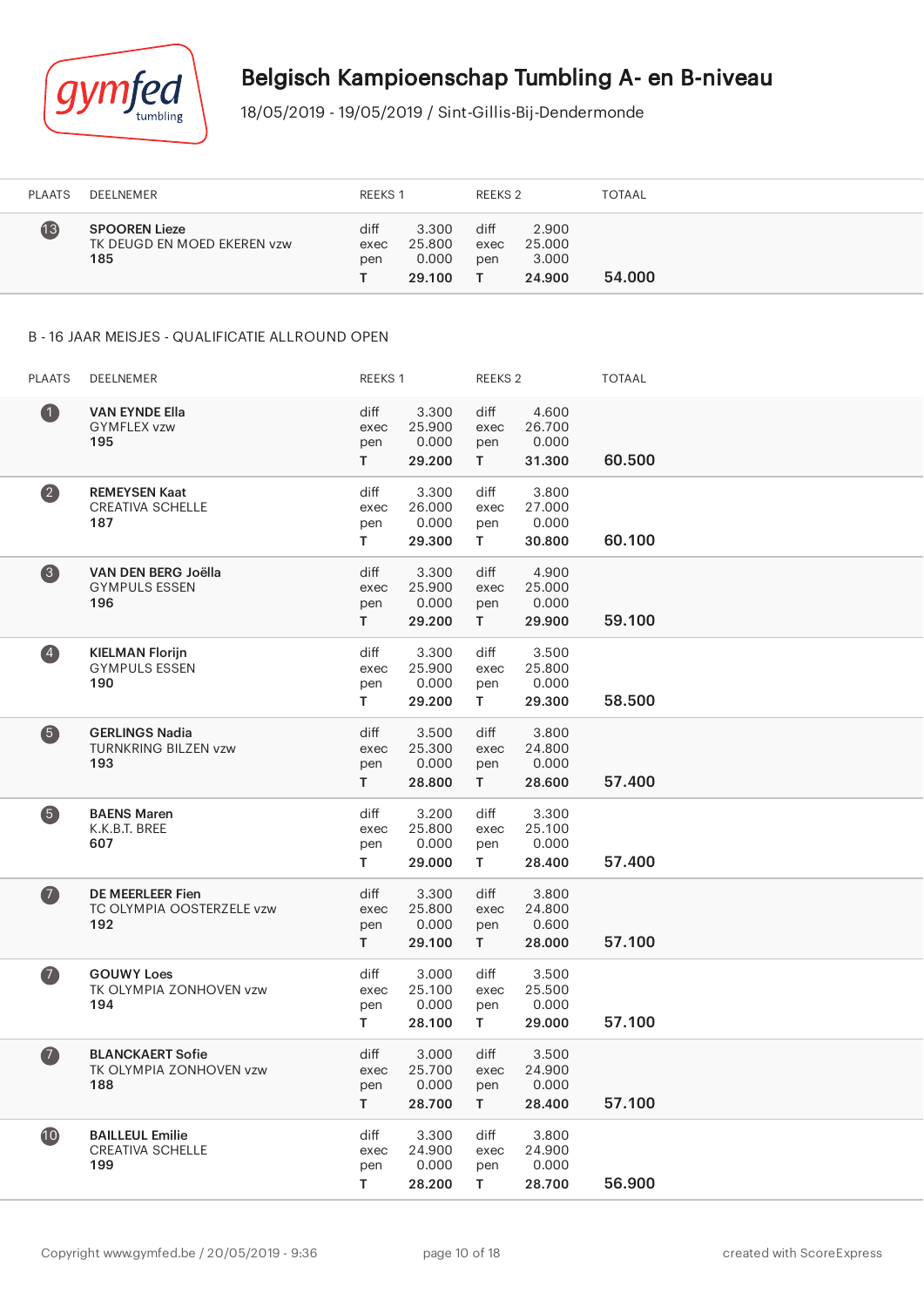

| <b>PLAATS</b>   | <b>DEELNEMER</b>                                                                | REEKS 1                   |                                    | REEKS <sub>2</sub>        |                                    | <b>TOTAAL</b> |
|-----------------|---------------------------------------------------------------------------------|---------------------------|------------------------------------|---------------------------|------------------------------------|---------------|
| $\mathbf{u}$    | <b>LEENKNECHT Qiana</b><br><b>GYMCLUB FLINK &amp; FRIS vzw ROESELARE</b><br>200 | diff<br>exec<br>pen<br>T. | 3.000<br>24.500<br>0.000<br>27.500 | diff<br>exec<br>pen<br>T. | 4.300<br>24.900<br>0.000<br>29.200 | 56.700        |
| $\overline{12}$ | <b>LAMS Luna</b><br><b>SILOK DEURNE</b><br>197                                  | diff<br>exec<br>pen<br>T. | 3.000<br>24.700<br>0.600<br>27.100 | diff<br>exec<br>pen<br>T. | 4.300<br>25.100<br>0.300<br>29.100 | 56.200        |
| 13              | <b>LOOPMANS Kaena</b><br><b>GYMKA</b><br>191                                    | diff<br>exec<br>pen<br>T. | 3.300<br>25.000<br>0.600<br>27.700 | diff<br>exec<br>pen<br>T. | 4.100<br>24.600<br>0.300<br>28,400 | 56.100        |
| $\overline{14}$ | <b>GOOSSENS Hayley</b><br><b>KWTV WILLEBROEK</b><br>189                         | diff<br>exec<br>pen<br>T. | 3.000<br>24.200<br>0.000<br>27.200 | diff<br>exec<br>pen<br>T. | 3.200<br>24.400<br>0.000<br>27.600 | 54.800        |
| $\bullet$       | <b>SPOOREN Lieze</b><br>TK DEUGD EN MOED EKEREN vzw<br>185                      | diff<br>exec<br>pen<br>T. | 3.300<br>25.800<br>0.000<br>29.100 | diff<br>exec<br>pen<br>T. | 2.900<br>25.000<br>3.000<br>24.900 | 54.000        |
|                 |                                                                                 |                           |                                    |                           |                                    |               |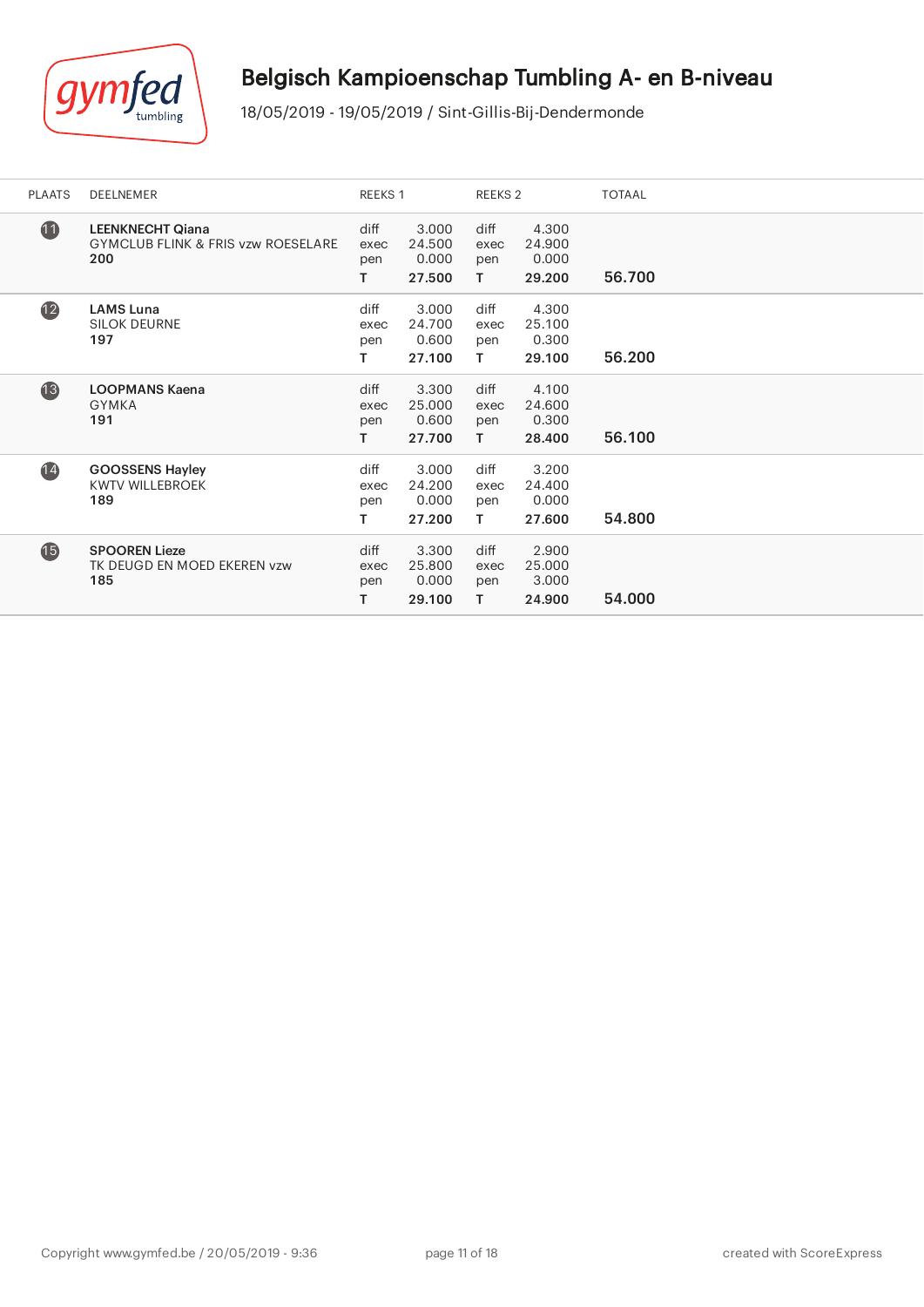

### B - 15-16 JAAR JONGENS - QUALIFICATIE ALLROUND

| <b>PLAATS</b>  | DEELNEMER                                                    | REEKS 1                   |                                    | REEKS <sub>2</sub>                  |                                    | <b>TOTAAL</b> |
|----------------|--------------------------------------------------------------|---------------------------|------------------------------------|-------------------------------------|------------------------------------|---------------|
| $\bullet$      | <b>GILLES Maarten</b><br>TK FLINK EN VROOM GEEL<br>207       | diff<br>exec<br>pen<br>T. | 3.300<br>25.800<br>0.000<br>29.100 | diff<br>exec<br>pen<br>T            | 3.800<br>25.500<br>0.000<br>29.300 | 58.400        |
| 2              | <b>DEVOLDERE Warre</b><br>KON. IEPERSE TURNKRING vzw<br>203  | diff<br>exec<br>pen<br>T. | 3.300<br>25.500<br>0.000<br>28.800 | diff<br>exec<br>pen<br>T.           | 3.800<br>25.600<br>0.000<br>29.400 | 58.200        |
| 8              | <b>TIMMERMANS Victor</b><br><b>GYM WESTERLO</b><br>206       | diff<br>exec<br>pen<br>T. | 3.300<br>25.300<br>0.000<br>28.600 | diff<br>exec<br>pen<br>$\mathsf{T}$ | 4.400<br>23.900<br>0.000<br>28.300 | 56.900        |
| $\overline{4}$ | <b>DE SCHUTTER Dante</b><br><b>CREATIVA SCHELLE</b><br>202   | diff<br>exec<br>pen<br>T. | 3.300<br>24.100<br>0.000<br>27.400 | diff<br>exec<br>pen<br>T.           | 4.300<br>24.700<br>0.000<br>29.000 | 56.400        |
| 6              | <b>VAN DEN BERGH Lou</b><br><b>WILD GYM</b><br>204           | diff<br>exec<br>pen<br>T. | 3.300<br>24.300<br>0.000<br>27.600 | diff<br>exec<br>pen<br>T.           | 3.800<br>23.300<br>0.000<br>27.100 | 54.700        |
| 6              | <b>BAUDEWYNS Rune</b><br><b>GYM EN DANS WOLVERTEM</b><br>201 | diff<br>exec<br>pen<br>T. | 3.300<br>23.100<br>0.000<br>26.400 | diff<br>exec<br>pen<br>T.           | 3.200<br>23.300<br>0.000<br>26.500 | 52.900        |
| $\bullet$      | <b>VAN DURME Joren</b><br><b>WILD GYM</b><br>208             | diff<br>exec<br>pen<br>T. | 3.300<br>23.500<br>0.000<br>26.800 | diff<br>exec<br>pen<br>T.           | 4.300<br>20.100<br>0.000<br>24.400 | 51.200        |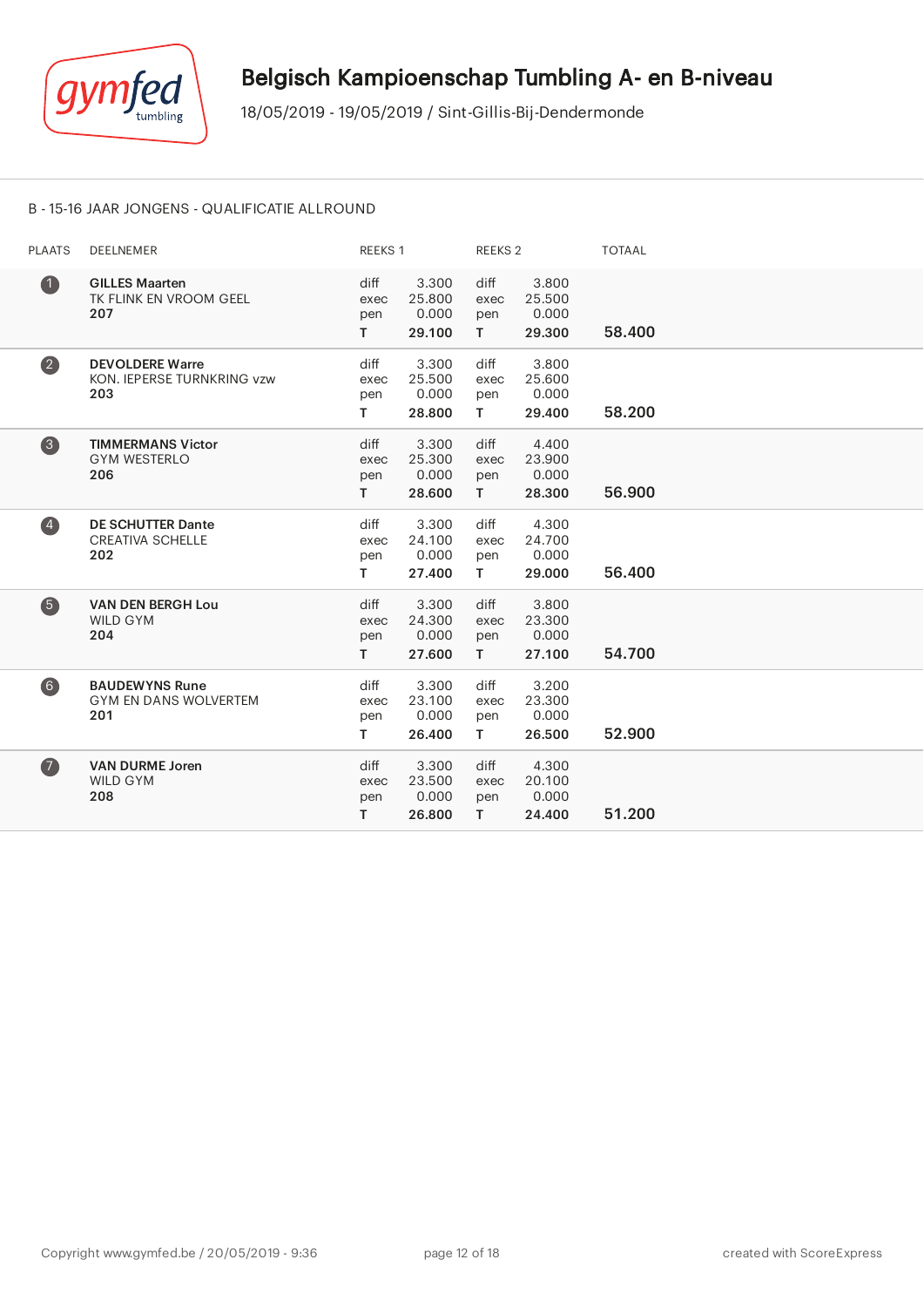

### B - 17 JAAR MEISJES - QUALIFICATIE ALLROUND

| <b>PLAATS</b>           | DEELNEMER                                                                      | <b>REEKS 1</b>            |                                    | <b>REEKS 2</b>            |                                    | <b>TOTAAL</b> |
|-------------------------|--------------------------------------------------------------------------------|---------------------------|------------------------------------|---------------------------|------------------------------------|---------------|
| $\bf{O}$                | <b>DEKIMPE Jorien</b><br><b>SILOK DEURNE</b><br>215                            | diff<br>exec<br>pen<br>T. | 3.300<br>26.100<br>0.000<br>29.400 | diff<br>exec<br>pen<br>T. | 3.800<br>25.500<br>0.000<br>29.300 | 58.700        |
| $\overline{\mathbf{2}}$ | <b>PEIRS Aurelie</b><br>SPORTAC DEINZE vzw<br>220                              | diff<br>exec<br>pen<br>T. | 3.000<br>26.100<br>0.000<br>29.100 | diff<br>exec<br>pen<br>T. | 3.500<br>25.600<br>0.000<br>29.100 | 58.200        |
| 8                       | <b>VERDICKT Annabelle</b><br><b>GYMNO vzw KIELDRECHT</b><br>216                | diff<br>exec<br>pen<br>T. | 3.300<br>25.400<br>0.000<br>28.700 | diff<br>exec<br>pen<br>T. | 3.800<br>24.900<br>0.000<br>28.700 | 57.400        |
| $\left( 4\right)$       | <b>BOUNOUALA DOUNIA</b><br><b>GYMCLUB ALTIS EEKLO</b><br>213                   | diff<br>exec<br>pen<br>T. | 3.000<br>25.500<br>0.000<br>28.500 | diff<br>exec<br>pen<br>T. | 3.500<br>24.800<br>0.000<br>28.300 | 56.800        |
| 6                       | <b>POESEN Anne</b><br><b>TURNKRING BILZEN vzw</b><br>218                       | diff<br>exec<br>pen<br>T. | 3.000<br>25.000<br>0.000<br>28.000 | diff<br>exec<br>pen<br>T. | 3.500<br>24.600<br>0.000<br>28.100 | 56.100        |
| $\bullet$               | <b>AARTS Anke</b><br><b>GYM MOL vzw</b><br>219                                 | diff<br>exec<br>pen<br>T. | 3.200<br>25.300<br>0.000<br>28.500 | diff<br>exec<br>pen<br>T. | 3.300<br>24.200<br>0.600<br>26.900 | 55.400        |
| $\bullet$               | <b>DE PAUW Kathleen</b><br><b>CREATIVA SCHELLE</b><br>211                      | diff<br>exec<br>pen<br>T. | 3.300<br>24.300<br>0.000<br>27.600 | diff<br>exec<br>pen<br>T. | 3.800<br>23.400<br>0.000<br>27.200 | 54.800        |
| $\left( 8\right)$       | <b>LEYSEN Gitte</b><br>TK FLINK EN VROOM GEEL<br>217                           | diff<br>exec<br>pen<br>T. | 3.300<br>24.500<br>0.000<br>27.800 | diff<br>exec<br>pen<br>T. | 2.900<br>23.700<br>0.000<br>26.600 | 54.400        |
| $\left( 9\right)$       | <b>ROOSEBOOM Lina</b><br><b>CREATIVA SCHELLE</b><br>214                        | diff<br>exec<br>pen<br>T. | 3.300<br>24.600<br>0.000<br>27.900 | diff<br>exec<br>pen<br>T. | 2.700<br>23.300<br>0.000<br>26.000 | 53.900        |
| 10                      | <b>SERRIEN Cato</b><br>CREATIVA SCHELLE<br>212                                 | diff<br>exec<br>pen<br>T. | 3.200<br>24.500<br>0.000<br>27.700 | diff<br>exec<br>pen<br>T. | 2.700<br>23.400<br>0.000<br>26.100 | 53.800        |
| 11                      | <b>LANNOY Katelijn</b><br><b>GYMCLUB FLINK &amp; FRIS vzw ROESELARE</b><br>209 | diff<br>exec<br>pen<br>T. | 3.000<br>23.800<br>0.600<br>26.200 | diff<br>exec<br>pen<br>T. | 3.500<br>23.900<br>0.000<br>27.400 | 53.600        |
| $\overline{12}$         | <b>VERMASSEN STEEL Antonia</b><br><b>GYMCLUB ALTIS EEKLO</b><br>210            | diff<br>exec<br>pen<br>T. | 3.000<br>25.100<br>0.000<br>28.100 | diff<br>exec<br>pen<br>T. | 2.600<br>21.700<br>0.600<br>23.700 | 51.800        |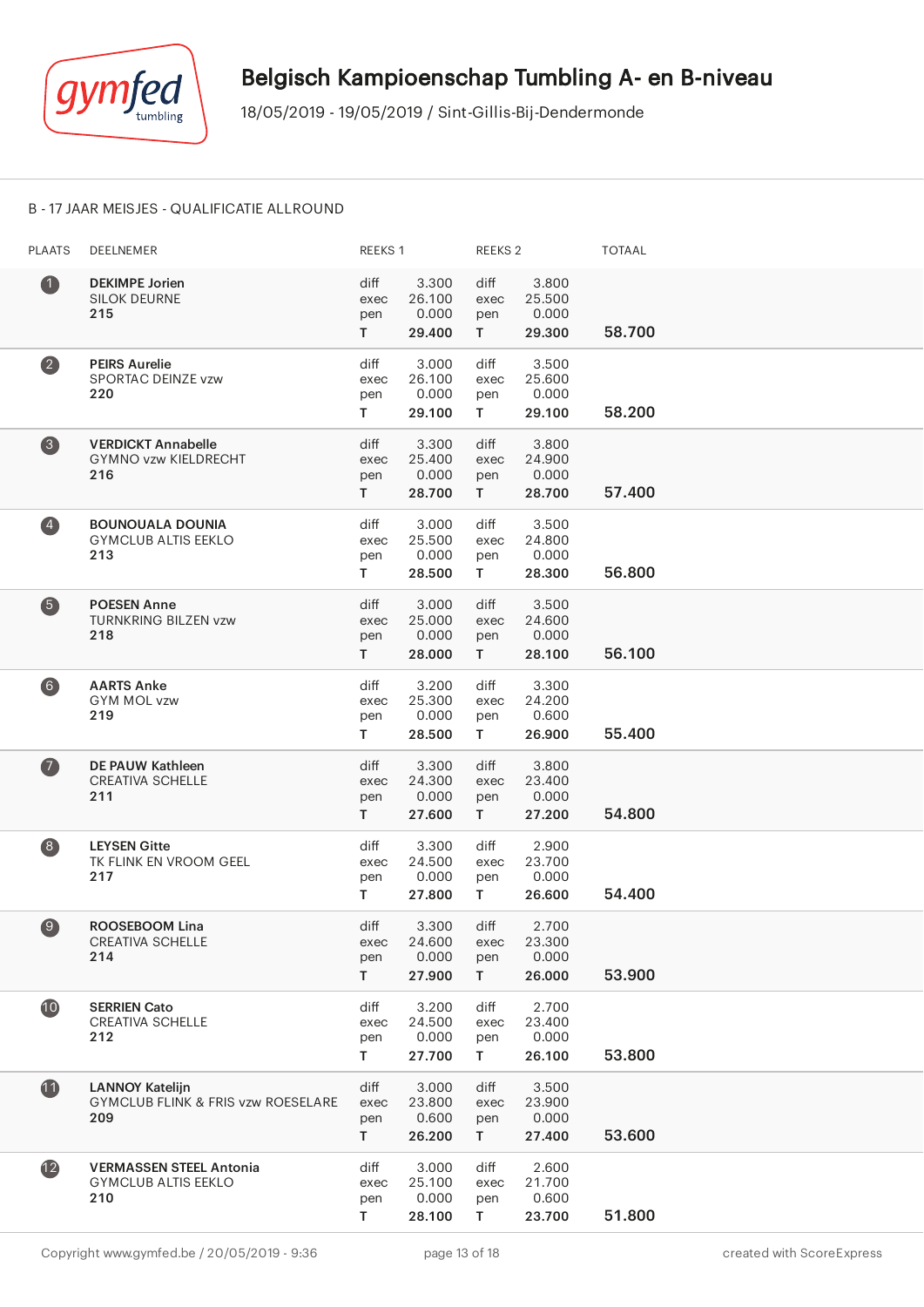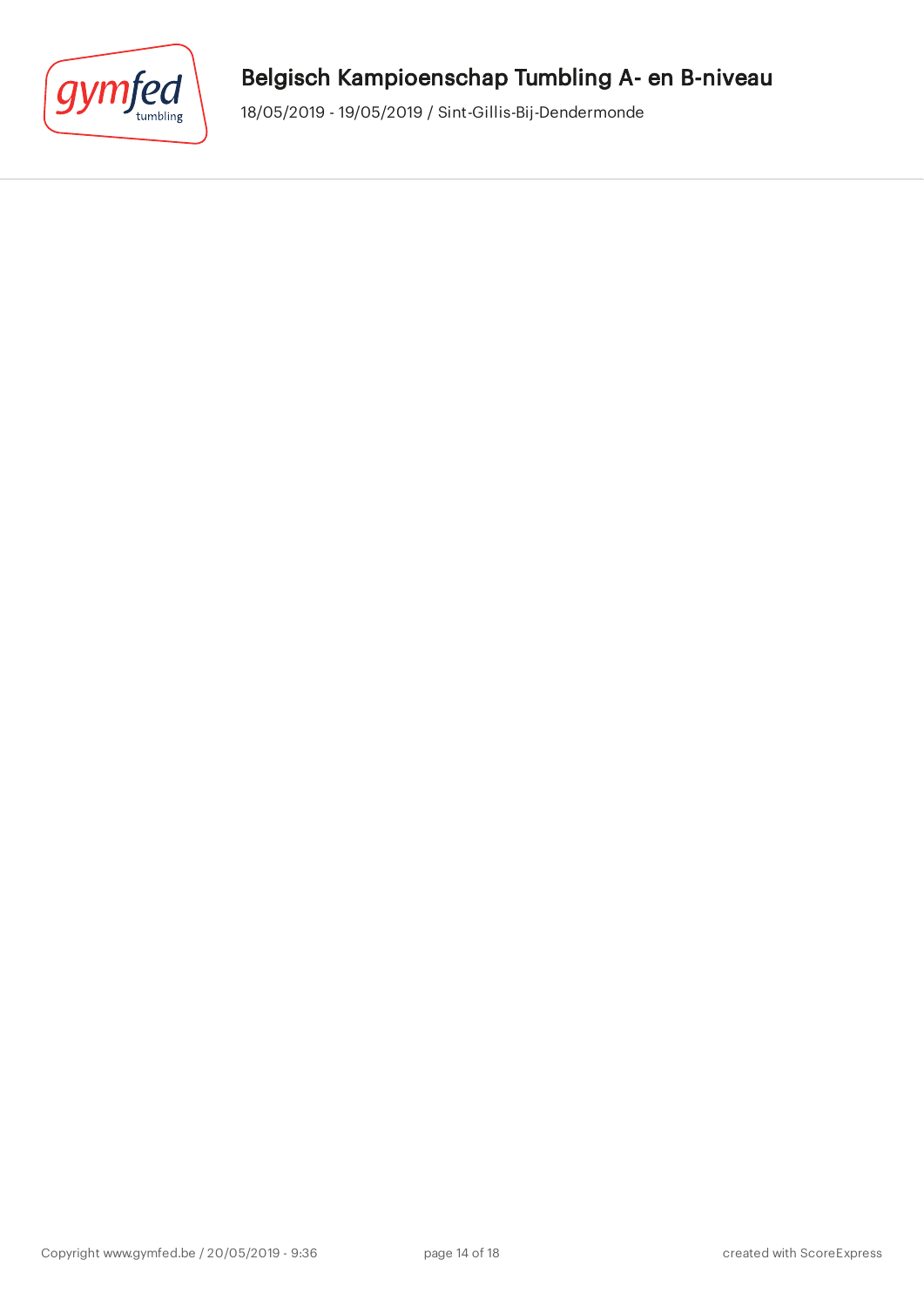

18/05/2019 - 19/05/2019 / Sint-Gillis-Bij-Dendermonde

#### B - 18 JAAR MEISJES - QUALIFICATIE ALLROUND

| <b>PLAATS</b>           | DEELNEMER                                                        | REEKS 1                   |                                    | REEKS <sub>2</sub>                  |                                    | <b>TOTAAL</b> |
|-------------------------|------------------------------------------------------------------|---------------------------|------------------------------------|-------------------------------------|------------------------------------|---------------|
| $\bullet$               | <b>DE ROOVER Lotte</b><br><b>TURNKRING ALTIS HULSHOUT</b><br>225 | diff<br>exec<br>pen<br>T. | 3.700<br>26.400<br>0.000<br>30.100 | diff<br>exec<br>pen<br>T            | 4.900<br>25.400<br>0.000<br>30.300 | 60.400        |
| $\overline{\mathbf{2}}$ | <b>VINCENT Hanne</b><br><b>GYMFLEX vzw</b><br>223                | diff<br>exec<br>pen<br>T. | 3.300<br>27.100<br>0.000<br>30.400 | diff<br>exec<br>pen<br>T.           | 4.600<br>25.300<br>0.000<br>29.900 | 60.300        |
| 8                       | <b>DUVAL Luna</b><br><b>GYM WESTERLO</b><br>221                  | diff<br>exec<br>pen<br>T. | 3.300<br>25.800<br>0.000<br>29.100 | diff<br>exec<br>pen<br>T            | 3.800<br>25.300<br>0.000<br>29.100 | 58.200        |
| $\overline{\mathbf{A}}$ | <b>KINT Imke</b><br>O.T.V. NAZARETH vzw<br>227                   | diff<br>exec<br>pen<br>T. | 3.300<br>25.300<br>0.000<br>28.600 | diff<br>exec<br>pen<br>T.           | 3.200<br>25.600<br>0.000<br>28.800 | 57.400        |
| 6                       | <b>CAUWELS Kato</b><br><b>GYMCLUB ALTIS EEKLO</b><br>222         | diff<br>exec<br>pen<br>T. | 3.200<br>25.400<br>0.000<br>28.600 | diff<br>exec<br>pen<br>T            | 3.900<br>24.400<br>0.000<br>28.300 | 56.900        |
| 6                       | <b>CLOET</b> Ine<br>KON. IEPERSE TURNKRING vzw<br>224            | diff<br>exec<br>pen<br>T. | 3.300<br>25.400<br>0.000<br>28.700 | diff<br>exec<br>pen<br>T.           | 3.800<br>20.800<br>0.000<br>24.600 | 53.300        |
| $\bullet$               | <b>HERTOGS Griet</b><br>K.K.B.T. BREE<br>226                     | diff<br>exec<br>pen<br>Τ  | 2.700<br>21.700<br>0.600<br>23.800 | diff<br>exec<br>pen<br>$\mathsf{T}$ | 3.300<br>24.300<br>0.000<br>27.600 | 51.400        |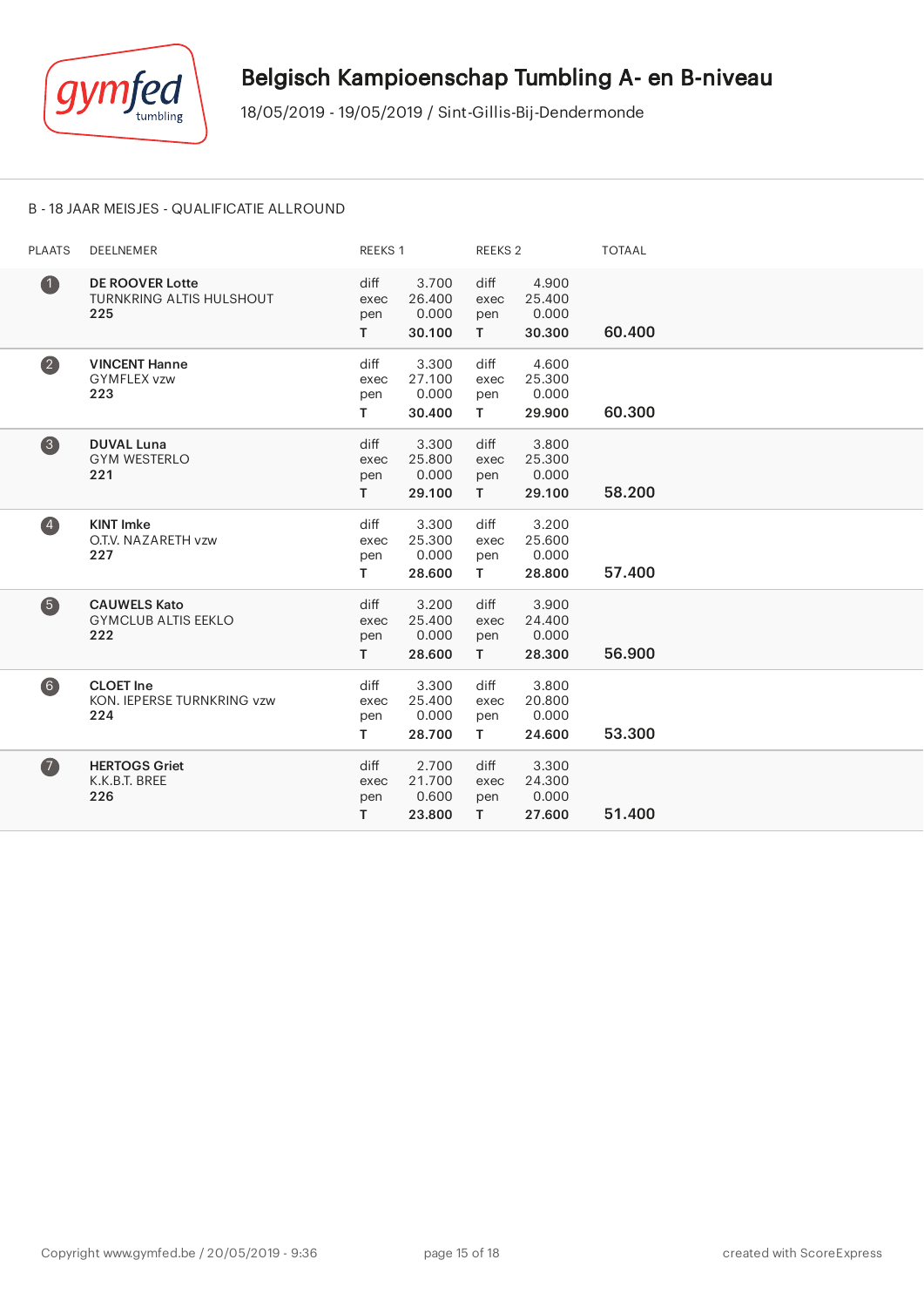

### B - 19+ JAAR MEISJES - QUALIFICATIE ALLROUND

| <b>PLAATS</b>           | DEELNEMER                                                        | REEKS 1                             |                                    | REEKS <sub>2</sub>        |                                    | <b>TOTAAL</b> |
|-------------------------|------------------------------------------------------------------|-------------------------------------|------------------------------------|---------------------------|------------------------------------|---------------|
| $\bf 0$                 | <b>VAN ASSCHE Tine</b><br><b>GYMFLEX vzw</b><br>240              | diff<br>exec<br>pen<br>T.           | 3.300<br>27.200<br>0.000<br>30.500 | diff<br>exec<br>pen<br>T. | 4.600<br>27.000<br>0.000<br>31.600 | 62.100        |
| $\overline{\mathbf{2}}$ | VAN DEN BOSSCHE Margo<br><b>GYMCLUB ALTIS EEKLO</b><br>242       | diff<br>exec<br>pen<br>T.           | 3.300<br>26.100<br>0.000<br>29.400 | diff<br>exec<br>pen<br>T. | 4.300<br>26.900<br>0.000<br>31.200 | 60.600        |
| 8                       | <b>DE BOER Lotte</b><br>LENIG & GEZWIND RAVELS vzw<br>236        | diff<br>exec<br>pen<br>T.           | 3.300<br>26.700<br>0.000<br>30.000 | diff<br>exec<br>pen<br>T. | 3.800<br>26.600<br>0.000<br>30.400 | 60.400        |
| $\overline{4}$          | <b>WILMSEN Anouk</b><br>LENIG & GEZWIND RAVELS vzw<br>238        | diff<br>exec<br>pen<br>$\mathsf{T}$ | 3.300<br>26.600<br>0.000<br>29.900 | diff<br>exec<br>pen<br>T. | 4.300<br>26.100<br>0.000<br>30.400 | 60.300        |
| 6                       | <b>LENAERTS Meinder</b><br><b>JONG &amp; MOEDIG GENK</b><br>241  | diff<br>exec<br>pen<br>T.           | 3.300<br>25.800<br>0.000<br>29.100 | diff<br>exec<br>pen<br>T. | 4.600<br>25.600<br>0.000<br>30.200 | 59.300        |
| 6)                      | <b>KUYPERS Nele</b><br><b>GYMPULS ESSEN</b><br>233               | diff<br>exec<br>pen<br>T.           | 3.300<br>26.400<br>0.000<br>29.700 | diff<br>exec<br>pen<br>T. | 3.500<br>26.000<br>0.000<br>29.500 | 59.200        |
| $\bullet$               | <b>DE BLOCK Darcy</b><br>TURNCLUB OLYMPIA MERELBEKE vzw<br>229   | diff<br>exec<br>pen<br>$\mathsf{T}$ | 3.000<br>26.100<br>0.000<br>29.100 | diff<br>exec<br>pen<br>T. | 3.500<br>26.800<br>0.200<br>30.100 | 59.200        |
| $\left( 8\right)$       | <b>LAMS</b> Lenja<br><b>SILOK DEURNE</b><br>237                  | diff<br>exec<br>pen<br>T.           | 3.300<br>25.700<br>0.000<br>29.000 | diff<br>exec<br>pen<br>T. | 3.800<br>25.400<br>0.000<br>29.200 | 58.200        |
| $\bullet$               | <b>VAN DER BEKE Shandi</b><br><b>GYMCLUB ALTIS EEKLO</b><br>239  | diff<br>exec<br>pen<br>T.           | 3.000<br>26.200<br>0.000<br>29.200 | diff<br>exec<br>pen<br>T. | 3.500<br>25.500<br>0.000<br>29.000 | 58.200        |
| 10                      | <b>CORNELIS Marlies</b><br>TURNKRING ALTIS HULSHOUT<br>231       | diff<br>exec<br>pen<br>$\mathsf{T}$ | 3.200<br>25.500<br>0.000<br>28.700 | diff<br>exec<br>pen<br>T. | 3.800<br>25.000<br>0.000<br>28.800 | 57.500        |
| $\bf \bm 1$             | <b>VANGAEVER Margot</b><br><b>GYMCLUB ALTIS EEKLO</b><br>232     | diff<br>exec<br>pen<br>T.           | 3.000<br>26.000<br>0.000<br>29.000 | diff<br>exec<br>pen<br>T. | 3.500<br>23.700<br>0.000<br>27.200 | 56.200        |
| $\mathbf{12}$           | <b>VOLCKAERT LOUISE</b><br>TURNCLUB OLYMPIA MERELBEKE vzw<br>228 | diff<br>exec<br>pen<br>T.           | 3.300<br>23.900<br>0.000<br>27.200 | diff<br>exec<br>pen<br>T  | 3.800<br>25.000<br>0.000<br>28.800 | 56.000        |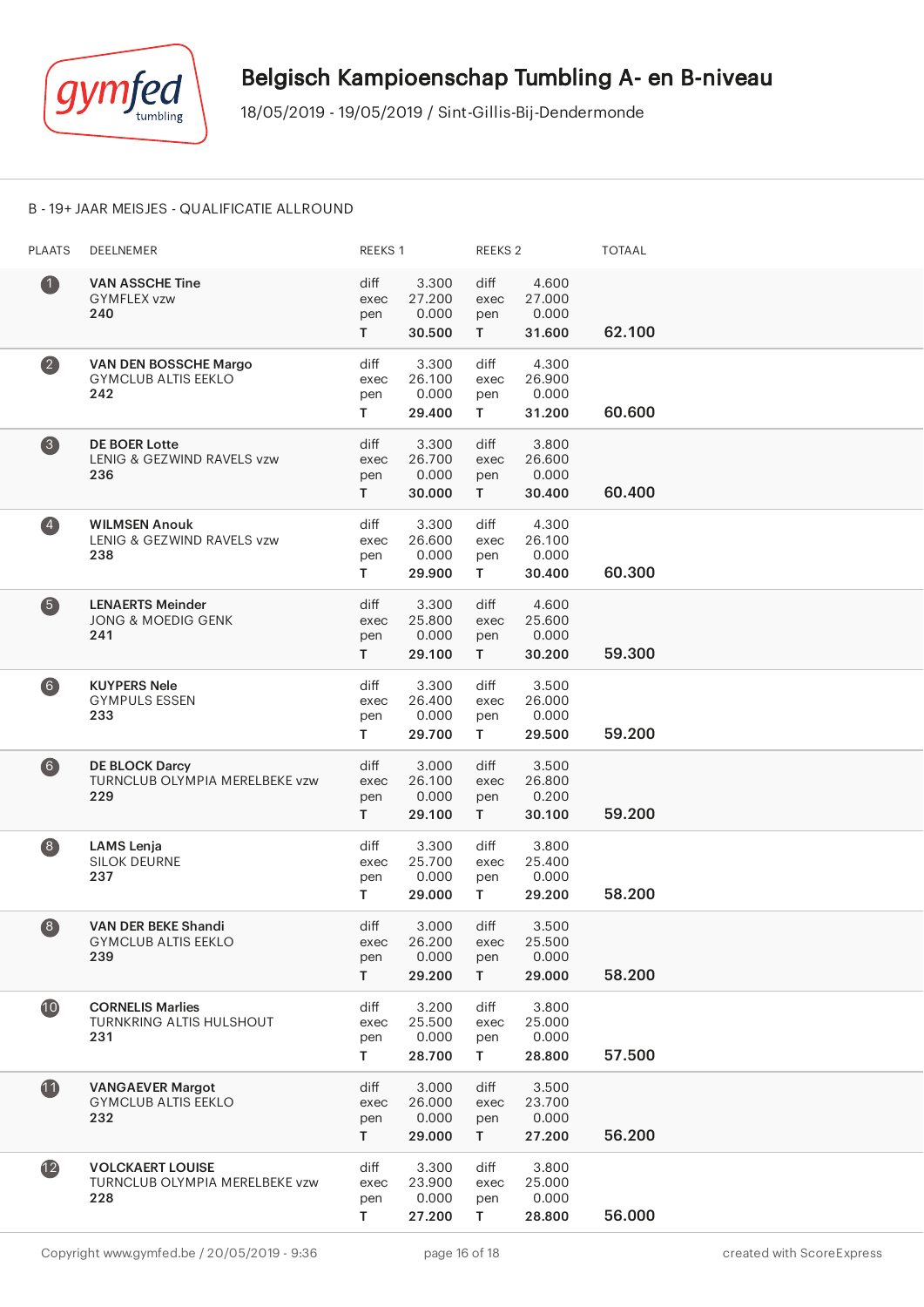

| <b>PLAATS</b>   | DEELNEMER                                             | REEKS 1      |                 | REEKS <sub>2</sub> |                 | <b>TOTAAL</b> |
|-----------------|-------------------------------------------------------|--------------|-----------------|--------------------|-----------------|---------------|
| 13              | <b>DELMOITIÉ Vicky</b><br><b>TURNKRING TEN GAERDE</b> | diff<br>exec | 3.300<br>23.500 | diff<br>exec       | 3.800<br>24.300 |               |
|                 | 609                                                   | pen          | 0.600           | pen                | 0.000           |               |
|                 |                                                       |              | 26.200          | T.                 | 28.100          | 54.300        |
| $\overline{14}$ | <b>HORZENBERGER MARGIT</b>                            | diff         | 3.300           | diff               | 3.500           |               |
|                 | <b>RAP &amp; VRANK EVERGEM</b>                        | exec         | 23.200          | exec               | 22.900          |               |
|                 | 234                                                   | pen          | 0.000           | pen                | 0.000           |               |
|                 |                                                       | Τ.           | 26.500          | T.                 | 26.400          | 52.900        |
| $\bullet$       | DE MEYER Yentl                                        | diff         | 3.200           | diff               | 0.000           |               |
|                 | <b>TURNKRING ALTIS HULSHOUT</b>                       | exec         | 25.900          | exec               | 0.000           |               |
|                 | 230                                                   | pen          | 0.000           | pen                | 0.000           |               |
|                 |                                                       |              | 29.100          | T                  | 0.000           | 29.100        |
| 16              | <b>BELBOOM Chloé</b>                                  | diff         | 3.000           | diff               | 0.000           |               |
|                 | SRG LA CONCORDE WELKENRAEDT                           | exec         | 24.700          | exec               | 0.000           |               |
|                 | 235                                                   | pen          | 0.000           | pen                | 0.000           |               |
|                 |                                                       |              | 27.700          | т                  | 0.000           | 27.700        |